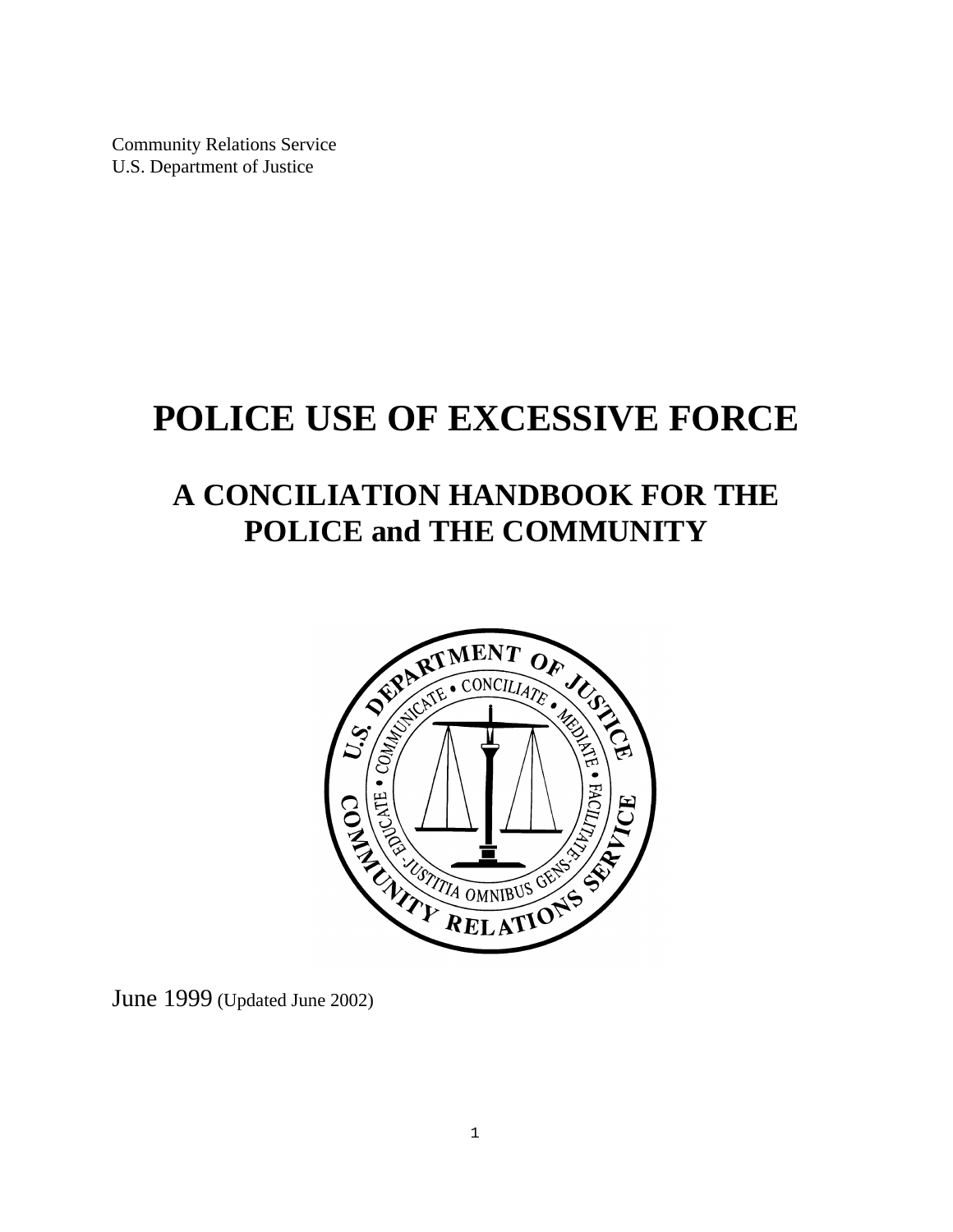## **Community Relations Service**

The Community Relations Service (CRS) is a U.S. Department of Justice agency created by the Civil Rights Act of 1964 to help resolve communityracial conflict through non-coercive, third party intervention. CRS is called upon to assist communities to resolve disputes arising from alleged police use of excessive force. As a result, agency conciliators have developed extensive experience with the issues involved in those incidents.

When the parties request, CRS conducts formal negotiations to determine whether the differences between the police and the community can be resolved. In addition to formal negotiations, CRS provides a wide range of informal assistance that attempts to keep communications open among the affected parties and to facilitate a mutually acceptable resolution of the conflict. CRS offers its services either upon request or on its own initiative, when is threat of disruption to peaceful community relations.

The Community Relations Service (CRS) is headquarted in Washington, D.C., and has offices in Atlanta, Boston, Chicago, Dallas, Denver, Detroit, Houston, Kansas City, Los Angeles, Miami, New York, Philadelphia, San Francisco, and Seattle. Assistance may be requested from any of these offices.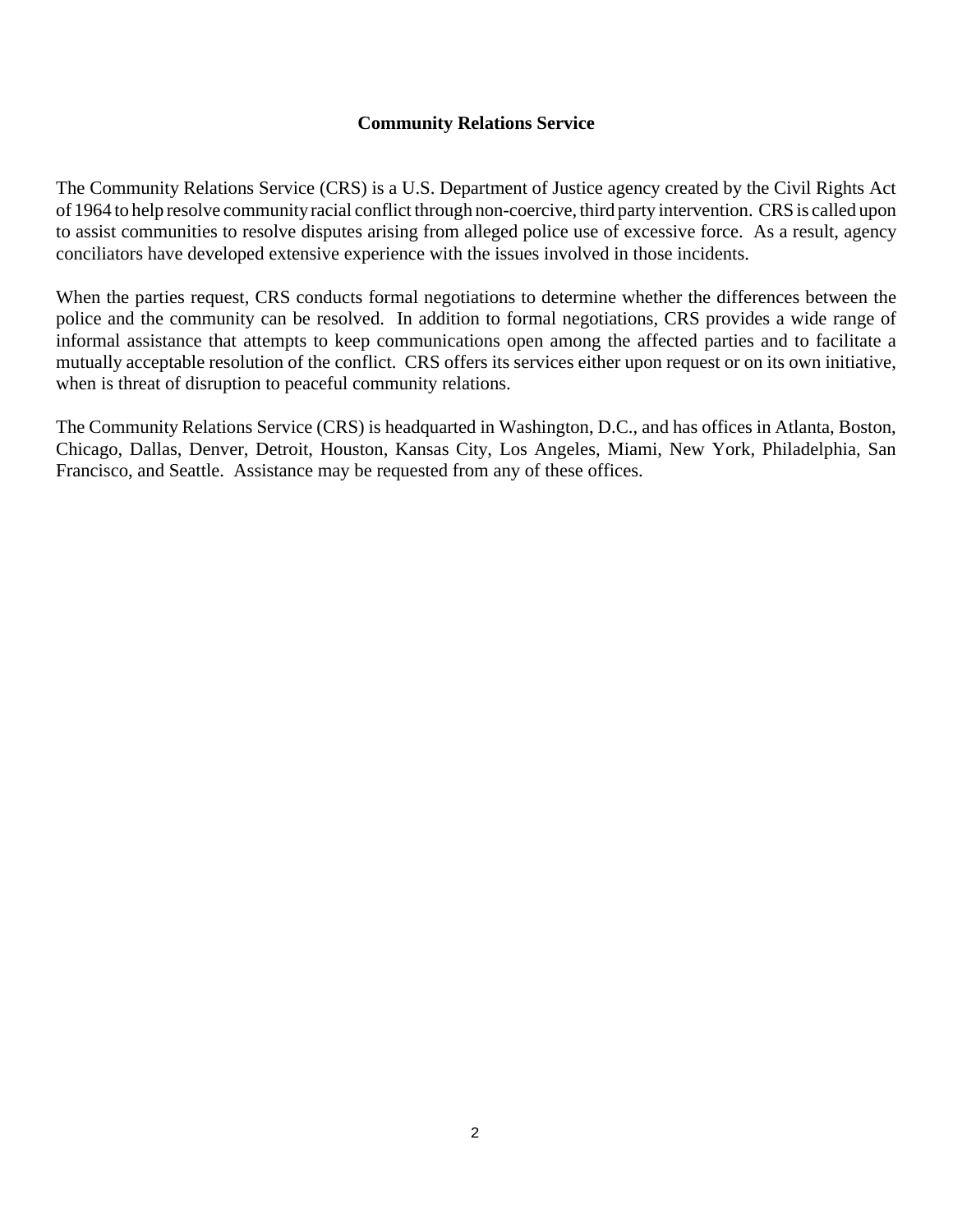### **Preface**

Community disturbances resulting from the police use of excessive or deadly force continue to plague many American communities. Law enforcement is an important societal function and its effectiveness is hampered when tensions exist between the police department and the public it serves.

Over and over, one thing we have learned, is that good policing practices are essential to developing community support. Other elements include trust and confidence in the administration of justice. With this foundation, the prospect of successfully dealing with the potential for violent disturbances in the community is greatly enhanced. Moreover, a healthy relationship between the police and the community diminishes the prospect of the police using excessive force at all.

From Community Relations Service's (CRS) 35 years of conciliation experience in the area of race relations, we are convinced that incidents of police use of excessive and lethal force can be prevented, and the turmoil in the communities in the aftermath of such an incident can be reduced; civil unrest and disorder is not a necessary consequence of such a terrible tragedy.

This guidebook was developed to give the police and community groups options for addressing any controversy surrounding the police use of excessive or deadly force. Even after pursuing formal avenues like criminal prosecutions and civil litigation, we are still left with the need to address the underlying, unresolved concerns.

We have laid out some practical guidelines for resolving community disputes involving excessive or deadly use of force disputes. A conciliation approach is an effective method for resolving police-community conflicts. Thus we would like to share CRS' professional conciliators' collective experience.

The original handbook was published in May, 1982. In that publication, we tried to capture the essence of a meeting that CRS co-sponsored with the National Urban League and the League of United Latin American Citizens on police-minority community cooperation. Others present at that meeting included representatives of minority organizations, police executives, line officers, public officials, and civic leaders from across the country.

While the 1982 document has served CRS well over the years, this edition reflects some updates. In the Spring of 1999, CRS brought four nationally recognized chiefs of police together with experiencedCRS conciliators and staff to review the 1982 handbook. As a result, this guidebook includes recent developments in community policing and other police/community dynamics. This handbook also focuses on steps that have the most potential for bringing about beneficial change in police/community relationships.

CRS has produced many other useful and informative publications over time. One in particular, *Principles of Good Policing: Avoiding Violence Between Police and The Community*, is a lengthier publication with a more detailed discussion of the same topics and issues in this guidebook. It contains sections on police policies, training modules, and examples of how some police departments and community groups address the use of force issue. CRS has also developed a Bulletin entitled Police Use of Force - Addressing Community Racial Tensions, which highlights best practices, as illustrated by CRS' casework.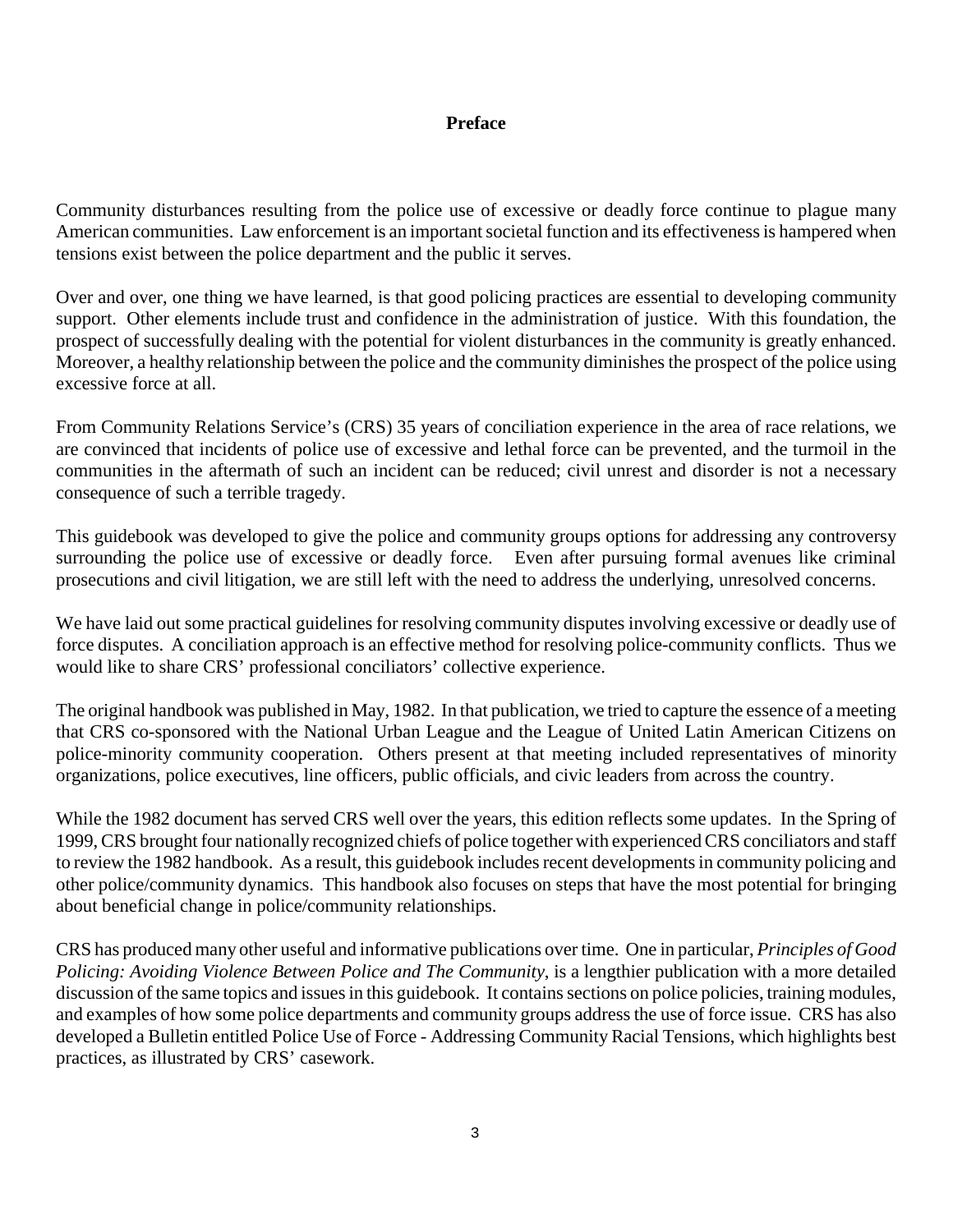CRS' mission is to help promote communication between the police and the community. Toward these ends, we hope you will find these materials useful, and we hope to continue working in cooperation with you to provide a quality service in reducing racial tensions in communities across our nation.

*There still is a large gulf between how the criminal justice system is viewed by Black and White Americans. There is no other area where the potential for misunderstanding can have such dangerous consequences.*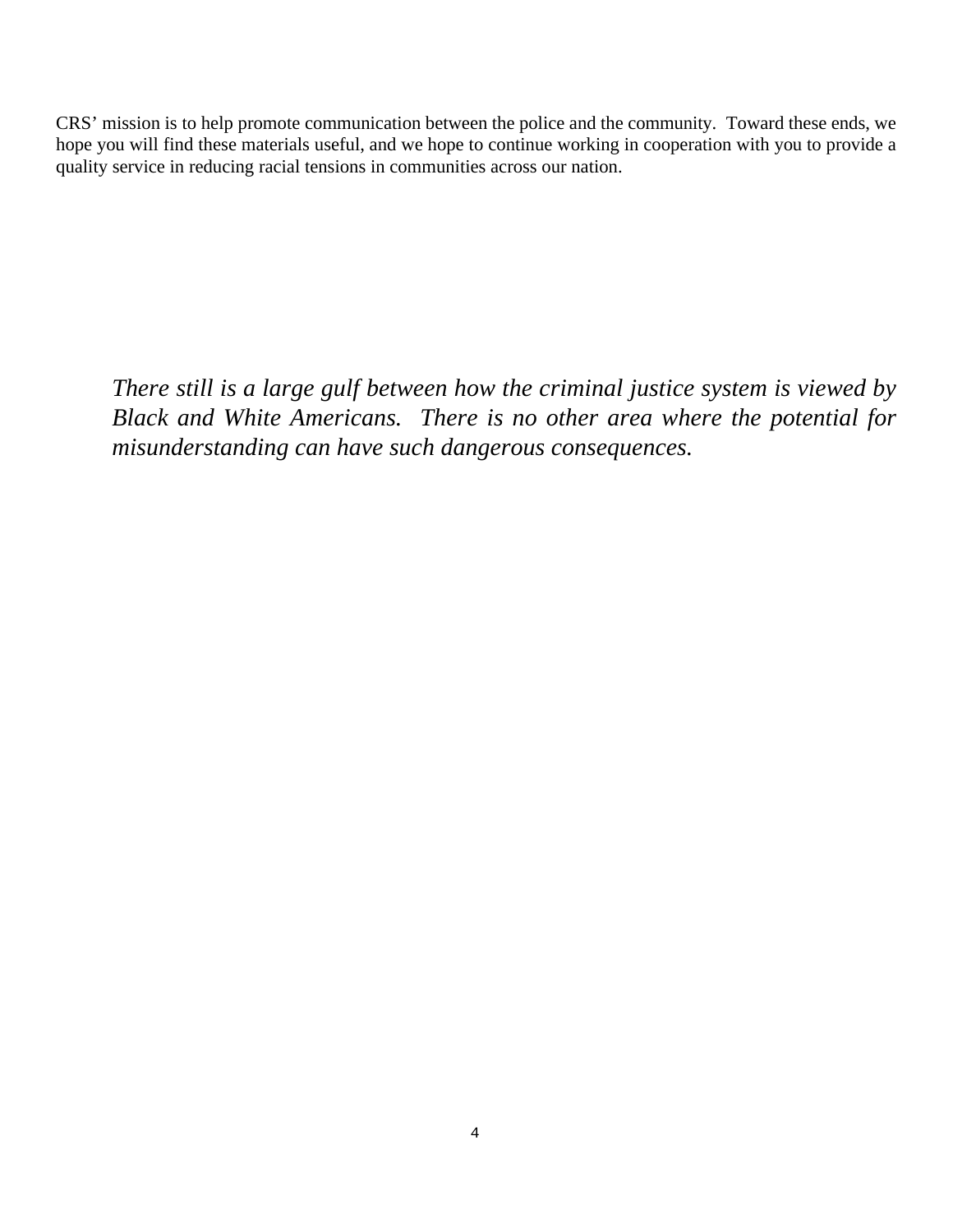#### **Acknowledgments**

CRS wishes to thank the police chiefs who participated in the review of the 1982 handbook. They are: Commissioner Paul Evans, Boston (Massachusetts) Police Department; Chief John S. Farrell, Prince George's County (Maryland) Police Department; Chief Reuben Greenberg, Charleston (South Carolina) Police Department; and retired Superintendent Matt Rodriguez, Chicago Police Department. CRS also recognizes the contributions of the staff who participated in this updating effort; namely, Byron Wong, Special Advisor to the Director; Patricia Glenn, Regional Director; Marty Walsh, Regional Director; and Tommy Battles, Senior Conciliator. CRS also acknowledges Mark A. Cunniff, Executive Director of the National Association of Criminal Justice Planners, for his editorial work in incorporating all the recommended changes of the participants in this process into the revised handbook.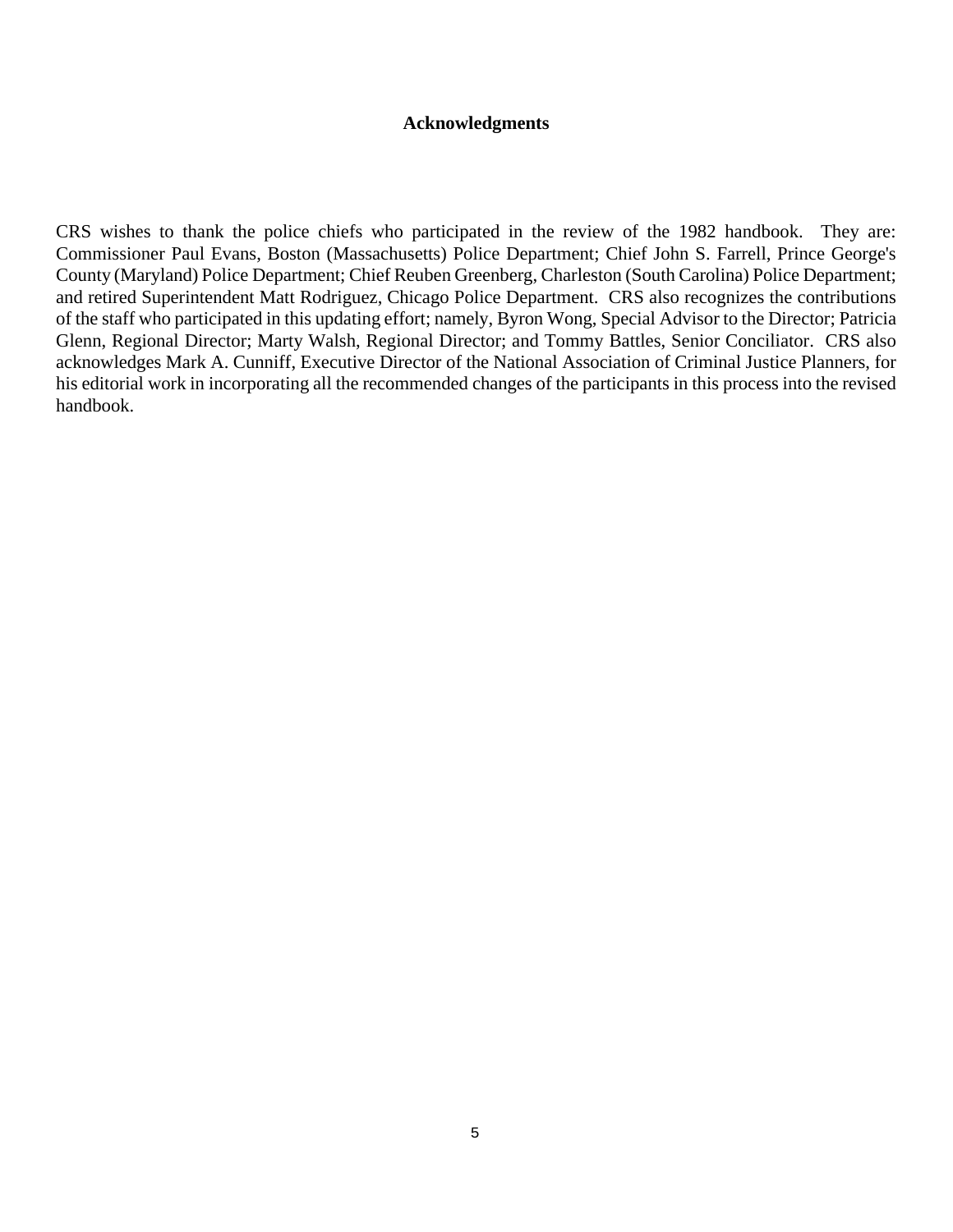# **TABLE OF CONTENTS**

|                                                                   | 8  |
|-------------------------------------------------------------------|----|
|                                                                   | 8  |
|                                                                   | 9  |
|                                                                   | 9  |
| II. Community Policing: A Framework for Managing the Use of Force | 12 |
|                                                                   | 12 |
|                                                                   | 12 |
|                                                                   | 12 |
| Values and Culture of Policing in the New Millennium              | 13 |
|                                                                   | 13 |
|                                                                   | 14 |
|                                                                   | 14 |
| III. Police Community Bridge Building                             |    |
|                                                                   | 15 |
|                                                                   | 15 |
|                                                                   | 16 |
|                                                                   | 16 |
|                                                                   | 16 |
|                                                                   | 16 |
|                                                                   | 17 |
|                                                                   | 17 |
|                                                                   | 17 |
|                                                                   | 17 |
|                                                                   |    |
|                                                                   | 18 |
|                                                                   | 18 |
|                                                                   | 19 |
|                                                                   | 20 |
|                                                                   | 20 |
|                                                                   | 20 |
|                                                                   |    |
| V. Responding to Civilian Complaints & Excessive Force            | 21 |
|                                                                   | 21 |

|  | 21 |
|--|----|
|  | 21 |
|  | 22 |
|  | 22 |
|  | 23 |
|  | 24 |
|  | 24 |
|  | 24 |
|  | 24 |
|  | 24 |
|  |    |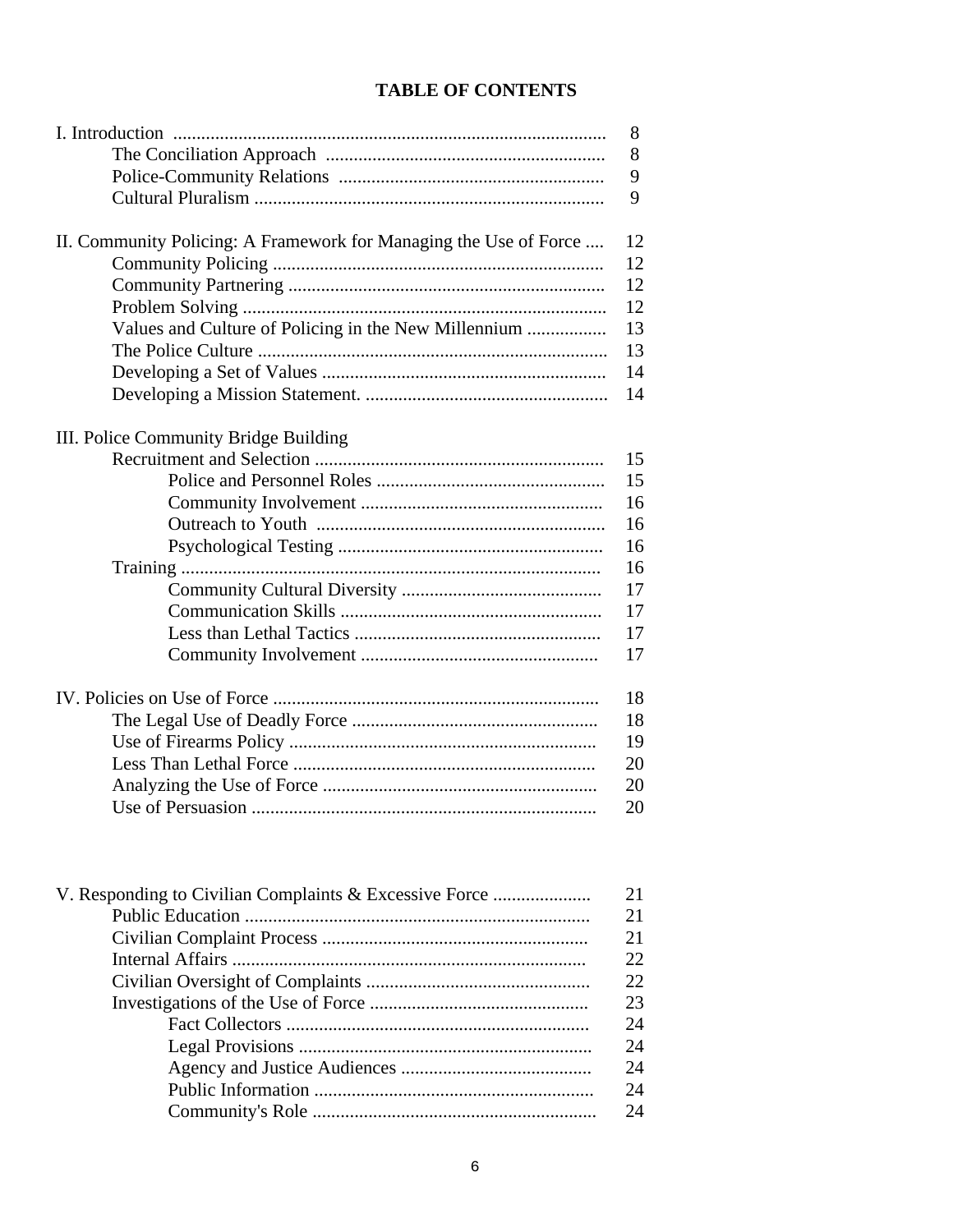| 25. |
|-----|
| 26. |
|     |
| 28. |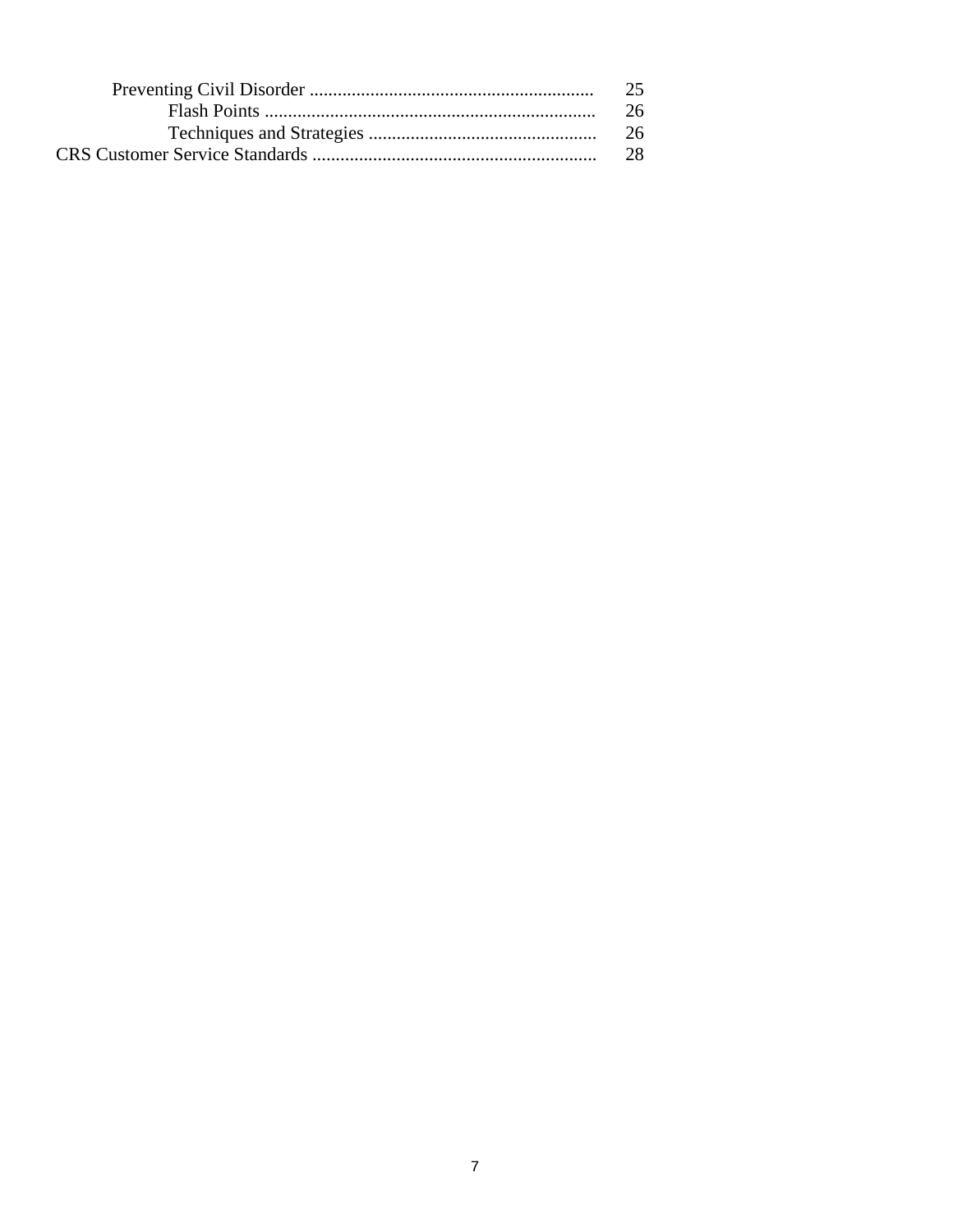*"Law enforcement and community leaders agree that simply reducing the nation's crime rate cannot be the only barometer of police success. The means used to accomplish crime reduction must be as important as the results themselves. The success of crime reduction is diminished if community trust declines as well. Crime reduction strategies must be consistent with democratic principles. The two are not mutually exclusive. The end does not justify the means.* 

*As community leaders and law enforcement professionals, we will not tolerate inequity in our departments, or in the treatment of our citizens. We will not tolerate the use of excessive force or discrimination in any form."* 

> **Thomas C. Frazier President, Police Executive Research Forum (PERF) & Commissioner of Police, Baltimore, Maryland April 8, 1999**

# **I. Introduction**

The scenario is a now familiar one: a police officer, attempting an arrest, fatally shoots an African American, Hispanic American, or other minority person. Word spreads quickly through the deceased's community that the person was unarmed. Crowds gather and rock-throwing begins. There are injuries and arrests. The following day, minority leaders charge that the shooting was unjustified and demand the immediate arrest and indictment of the police officer involved. The police chief refuses to arrest the officer involved, the prosecutor does not indict the officer on grounds that there is insufficient evidence of any wrongdoing, and the next several days are marked by demonstrations, stepped-up police patrols, and further arrests. Finally, the reaction subsides, and the police and protestors settle into an uneasy truce.

Few police officers or minority members, given the option, would choose the state of affairs depicted in this composite incident to characterize their relationship. Even though deaths are not always involved in incidents of police officer use of excessive force, unfortunate incidents similar to this occur all too frequently. These incidents raise the central question addressed in this handbook: is it possible for police and minorities to find means of dealing with their differences short of legal or legislative actions?

# **The Conciliation Approach**

The answer clearly is yes. The power of conciliation to produce a mutually desirable outcome in even the most difficult circumstances is well established. Conciliation brings opposing parties together to hear each other's point of view and to find common ground. Because the parties may never have engaged in such a dialogue, the act of coming together may itself help to ease tensions and reduce misunderstandings. When conciliation produces a lasting solution to troubled police-minority relations, everyone benefits - aggrieved minority residents, the police, and the entire community. If conciliation efforts fall short, on the other hand, neither the police department nor minority community will have lost their options to pursue other courses of action available to them.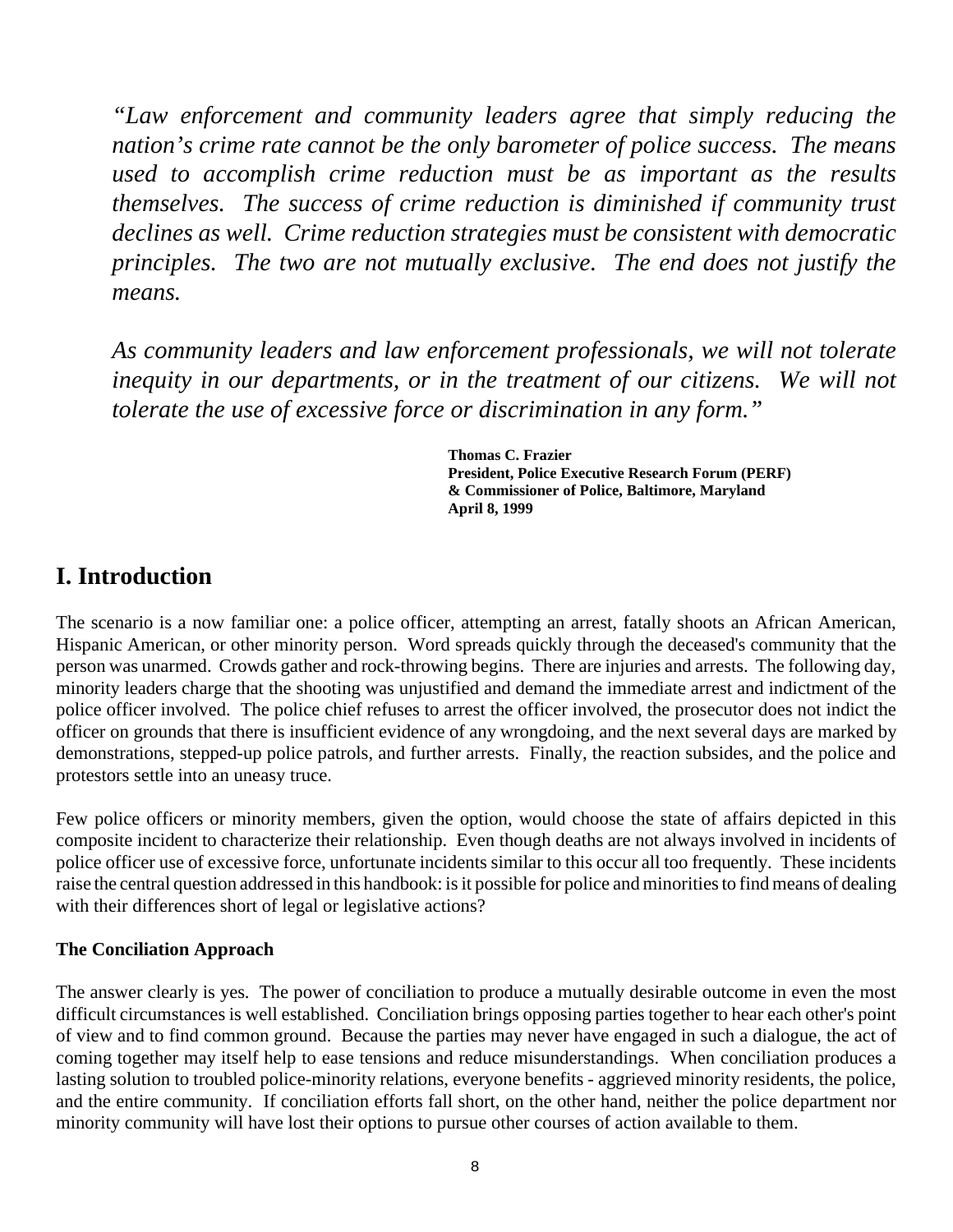A conciliation effort requires that the police department and minority community look at their overall relationship. While a single issue, such as the department's firearms policy, may be the immediate cause of such a dialogue, no single issue exists in isolation from other departmental policies and practices. Minority leaders and the police chief, preferably with the support of city officials, have to approach each other with the willingness to pursue actions that offer the prospect of creating constructive change in the entire police-minority relationship. In the following pages actions are proposed for police departments and community organizations to break down the barriers to good relations and to deal constructively with the issues surrounding disputes of police officer use of excessive force.

# **Police-Community Relations**

Controversy over firearms policy and use of excessive force is inseparately tied to the overall quality of relations between the community population and the police. Where police and all groups in the community develop good relations, friction generally is minimized. The perception of the police as concerned, professional, and fair leads to greater respect throughout all segments of the community. Likewise, police officers' confidence that they can count on the support of all the community population in the performance of their duties gives them a greater sense of confidence in doing their job. An effective police-minority relationship can contribute to the reduction in incidents of excessive police force. However, in the event, an incident of excessive force does occur, the public is more likely to respond with an open mind due to the positive relationships and trust built up with the police through daily experience.

Community organizations might consider two other possibilities as an aid to improving relations with police. Explore the establishment of communications links to professional police associations as well as with the police union, and institute an annual award for the police officer believed to have contributed mostsignificantly to positive police-community relations. While it might seem at first glance that the two programs have few common interests, in many situations there are mutually beneficial grounds on which to cooperate.

# **Cultural Pluralism**

American society has always been characterized by change in its racial and ethnic composition. At the start of the Twentieth Century, the U.S. population was largely made up of persons with a British Isles heritage and with the African American population concentrated in the southern part of the country. The immigration patterns at the start of the century brought an influx of southern and eastern Europeans. The industrial production precipitated by two world wars contributed to the migration of African Americans from the south to northern cities. The change in immigration laws in the 1970's, along with refugees from southeast Asia, broadened the representation of Asian Americans that had immigrated from China, Japan, and the Philippines during the preceding century. Job opportunities brought many immigrants from Mexico. Political turmoil in Central America also contributed to the growth of the Hispanic population in the country. Today, the United States is more diverse in religion, race, nationality and cultures than at any other point in its short history.

Racial and ethnic diversity is one of America's strengths, but this diversity also represents a challenge to policing. A police officer's lack of familiarity with the customs and mores of various ethnic and racial groups can lead to misunderstandings and conflict. Cultural parochialism wherein police officers are only familiar with their own heritage does not provide a solid foundation for effective policing. Cultural colonialism wherein the values of the dominant ethnic group in the department become those of the department is a prescription for friction between the police and the communities that they serve.

Police departments have to work hard to become familiar with the various ethnic and racial groups that they serve, to understand their languages, customs and traditions, and to establish mechanisms for communicating with them.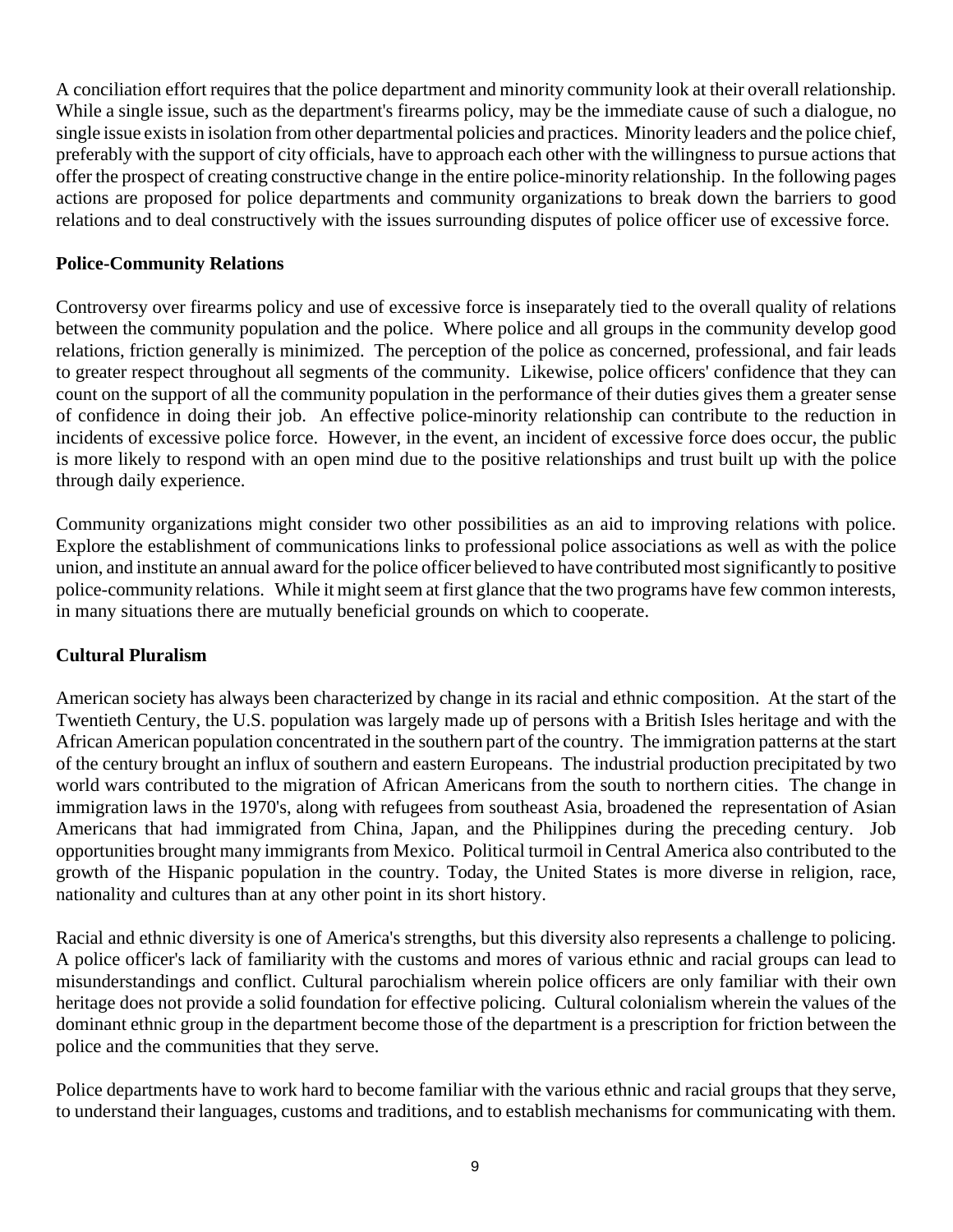A component of such communication ought to be in the department's articulation of its values in interacting with the community.

*"Police officers have one of the hardest jobs there is. A police officer is charged with ensuring public safety, but she or he is also empowered to use force and, if necessary, to take a life to protect others from death or great bodily harm. The police are there to protect us from crime, but they must protect our rights at the same time. And to do their work effectively, the police must have the trust and confidence of the communities they serve. They must develop a partnership and a relationship with the citizens they protect.* 

*Crime is a problem that all of us must work together to solve because no one of us can solve it alone. It is now time for all of us to come together in our communities, with citizens from all parts of the community, to build the trust and confidence of all Americans in law enforcement."* 

> **Janet Reno Attorney General U.S. Department of Justice National Press Club, Washington, D.C. April 15, 1999**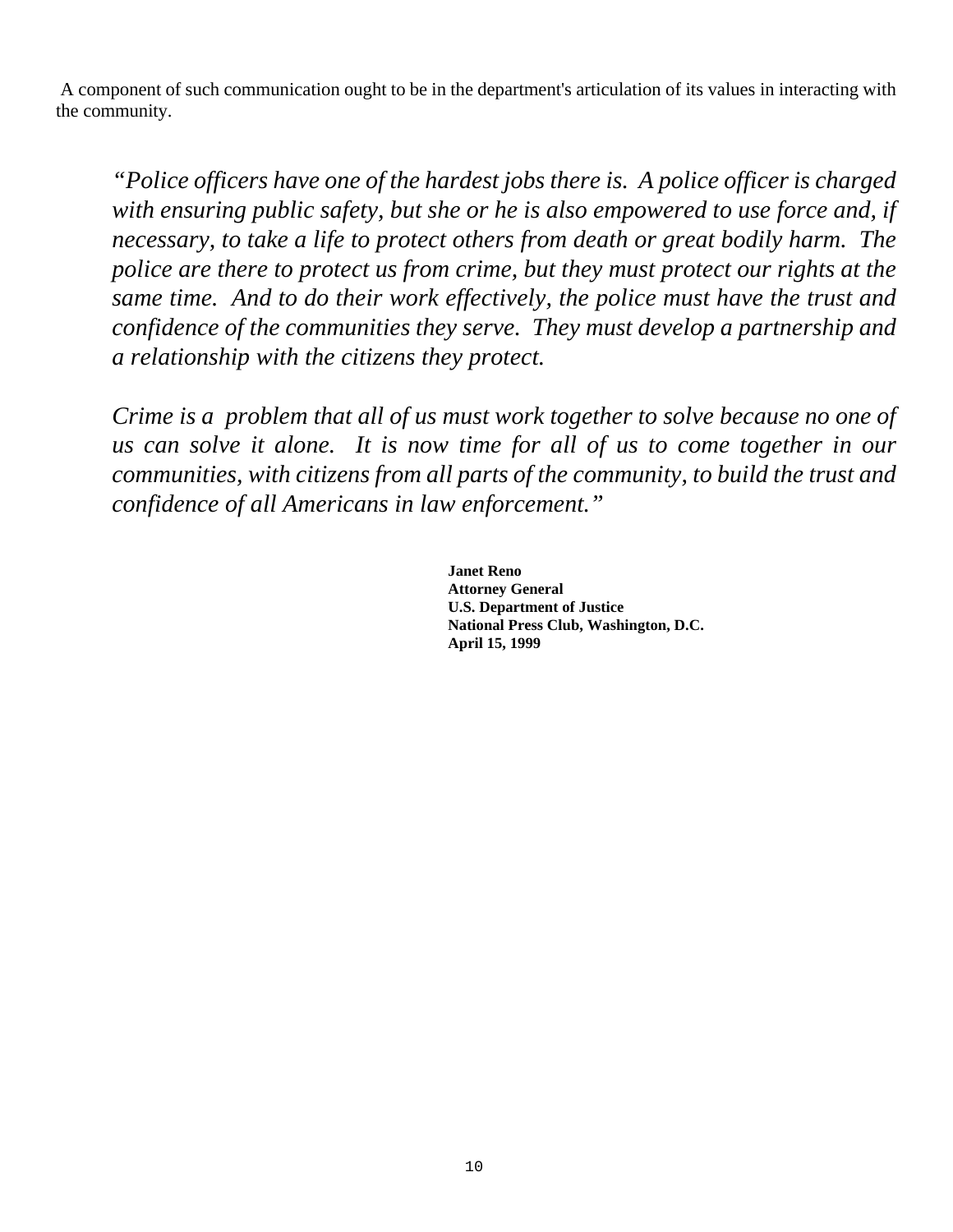# **II. Community Policing: A Framework for Managing the Use of Force**

One of the tenets of policing in the current era is the requirement for a cohesive community working with a responsive police department.<sup>1</sup> Violent confrontations between police and their service population does not support a cohesive community or a responsive police department. Unfortunately, unjustified violence between police and minority members is not something from an era of policing that is behind us, as evidenced by recent, well publicized cases across the county.

# **Community Policing**

Some agencies never lost a community orientation in their policing. Some agencies may have recently regained their community orientation that was previously sidetracked due to the technological developments of the squad car and the two way radio. Other agencies may have never had a community orientation. Regardless of departmental history, community policing is a philosophy in which the police engage residents to solve problems in their communities.

Community policing is a broad concept that can take on many different forms among the host of local police agencies operating in the United States. Nevertheless, there are common elements that characterize a community policing approach. Community policing emphasizes the view that the community is a partner in the performance of the police mission. Community policing does not view the minority neighborhood as a territory to be occupied. The community has a role in keeping neighborhoods safe and free of the fear of crime.

### **Community Partnering**

Departments operating under a community policing philosophy endeavor to understand the concerns of the community. This approach requires that line officers move from such narrow functions as writing up incident reports to developing interpersonal skills that enable them to engage people of all backgrounds, listen to their concerns and to devise collaborative responses to those concerns.

Eliciting community concerns can be accomplished through a variety of means, including: one-on-one contacts between the police officer and the public; the attendance at, and participation in, community meetings; and surveying residents about their concerns and priorities through the mail or on the phone. Collective problem solving is the key to effective community policing.

When police departments address issues that concern the community, better relations can develop between them. Being a good community police officer can also mean being a more effective crime fighter. Community policing makes residents partners for the police not only in their crime control efforts, but also in making improvements in the community's quality of life.

# **Problem Solving**

Community policing creates a positive atmosphere for police community relations and provides the foundation for effective partnerships, even for assertive crime control initiatives. Assertive, however, does not have to mean abusive. A department can set objectives (reduce complaints, police shootings, and injuries to civilians) and then set out to shift the culture to accomplish these objectives by developing policies and procedures, training it officers

<sup>&</sup>lt;sup>1</sup> Hubert Williams and Patrick V. Murphy, "The Evolving Strategy of Policing: A Minority View," Perspectives **on Policing**, No. 13, January, 1990, National Institute of Justice and Harvard University, U.S. Department of Justice.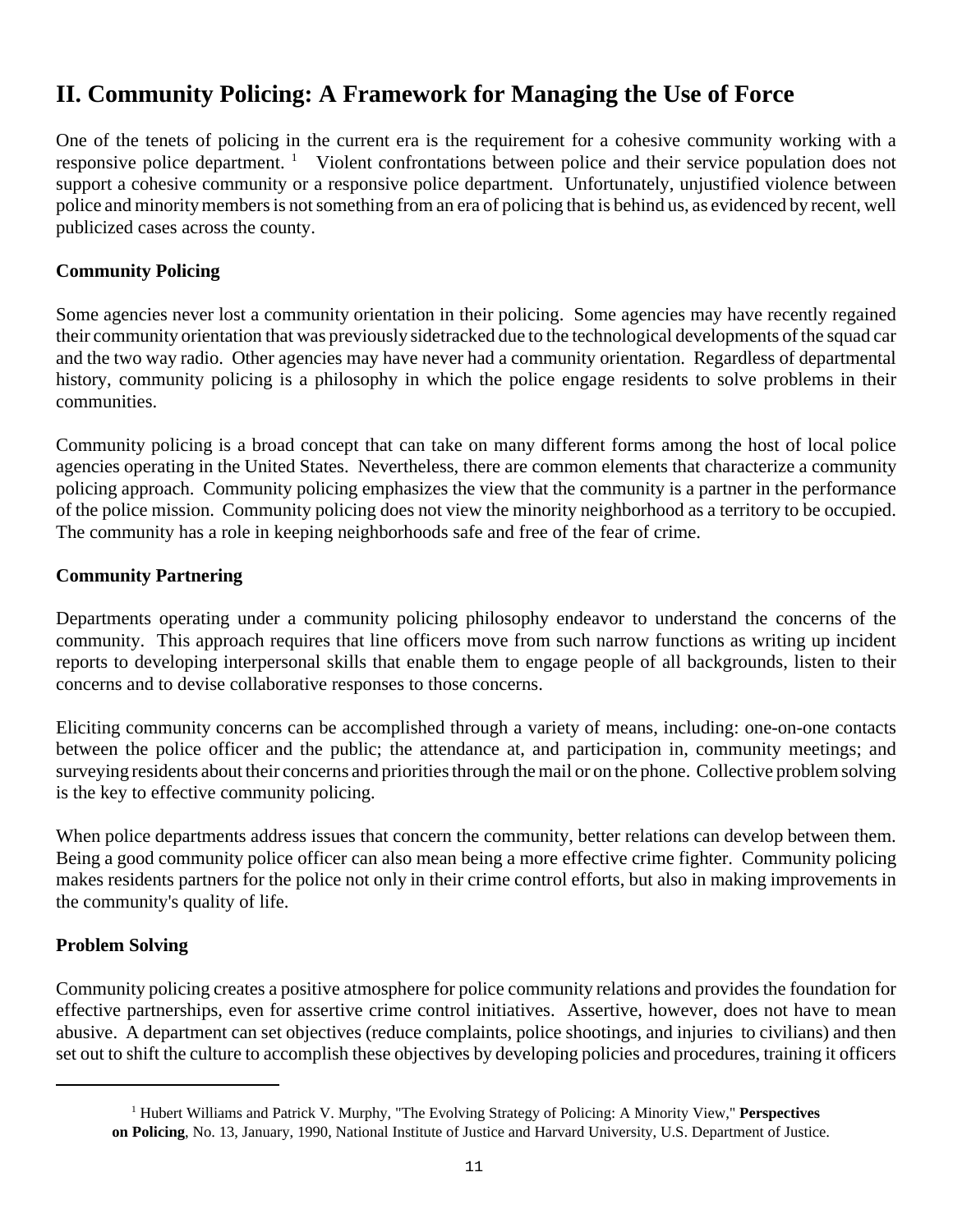and monitoring them for compliance.

# **Values and Culture of Policing in the New Millennium**

The primary focus of this handbook is to assist police agencies and communities reduce violent confrontations between police officers and the public. The successful accomplishment of this objective should produce two major benefits. First, this would enhance the safety of both police officers and the residents whom they serve. Second, this objective will foster an atmosphere of cooperation and mutual respect between the police and the community. To initiate this process, a police department must determine whether its organizational culture is conducive to reducing violent confrontations between the police and the public.

# **The Police Culture**

The "culture" of a police department reflects what that department believes in as an organization. These beliefs are reflected in the department's recruiting and selection practices, $\lambda$  its operational policies and procedures, its training and development, its reward systems, and ultimately the actions of its officers in delivering services.

Clearly all police departments have a culture. The key question is whether that culture has been carefully developed or simply allowed to develop without benefit of reflection or guidance. There are police agencies, for example, where the use of force is viewed as abnormal. Thus, when force is used in such an environment, the event receives a great deal of managerial and administrative attention. Such scrutiny reflects the department's culture: the use of force is viewed, and responded to, as an atypical occurrence.

Contrast such a department with one that does not view the use of force as abnormal. In such a department, there may be minimal written rules providing officers with policy guidelines regarding the use of force. There may be a lack of clearly articulated administrative procedures for tracking and investigating officers' use of force. Finally, and most importantly, the culture of these departments is such that officers may view the use of force as an acceptable way of resolving conflict with the public.

Over the past few years, there has been significant progress in improving police-community relationships. However, the major continuing source of friction between the police and the community today, especially in minority communities, is police use of deadly force. This is an age-old problem that continues to command national attention. The fact that this problem persists can be attributed in part to the culture of certain police departments.

There are ways to recreate or change the "culture" of a police department. In order to do so, one must analyze and understand the currently existing culture. Analyzing and understanding the past and current culture may mean acknowledging that "business as usual" has not always equated with "good business." Any organization that overvalues pride and tradition to the exclusion of sensitivity toward community values would find it difficult to acknowledge and rectify shortcomings. In order to move forward and to redefine their cultures, however, police departments have to learn how to operate differently. Change is not always comfortable or easy. Just as police chiefs have challenged their officers and supervisors to shift their philosophy of policing, so too must police executives challenge themselves to diagnose and understand their agencies' culture and to manage it differently.

# **Developing a Set of Values**

<sup>&</sup>lt;sup>2</sup> It is useful to note the role that a locality's civil service can play in advancing or hindering police efforts in its recruitment initiatives.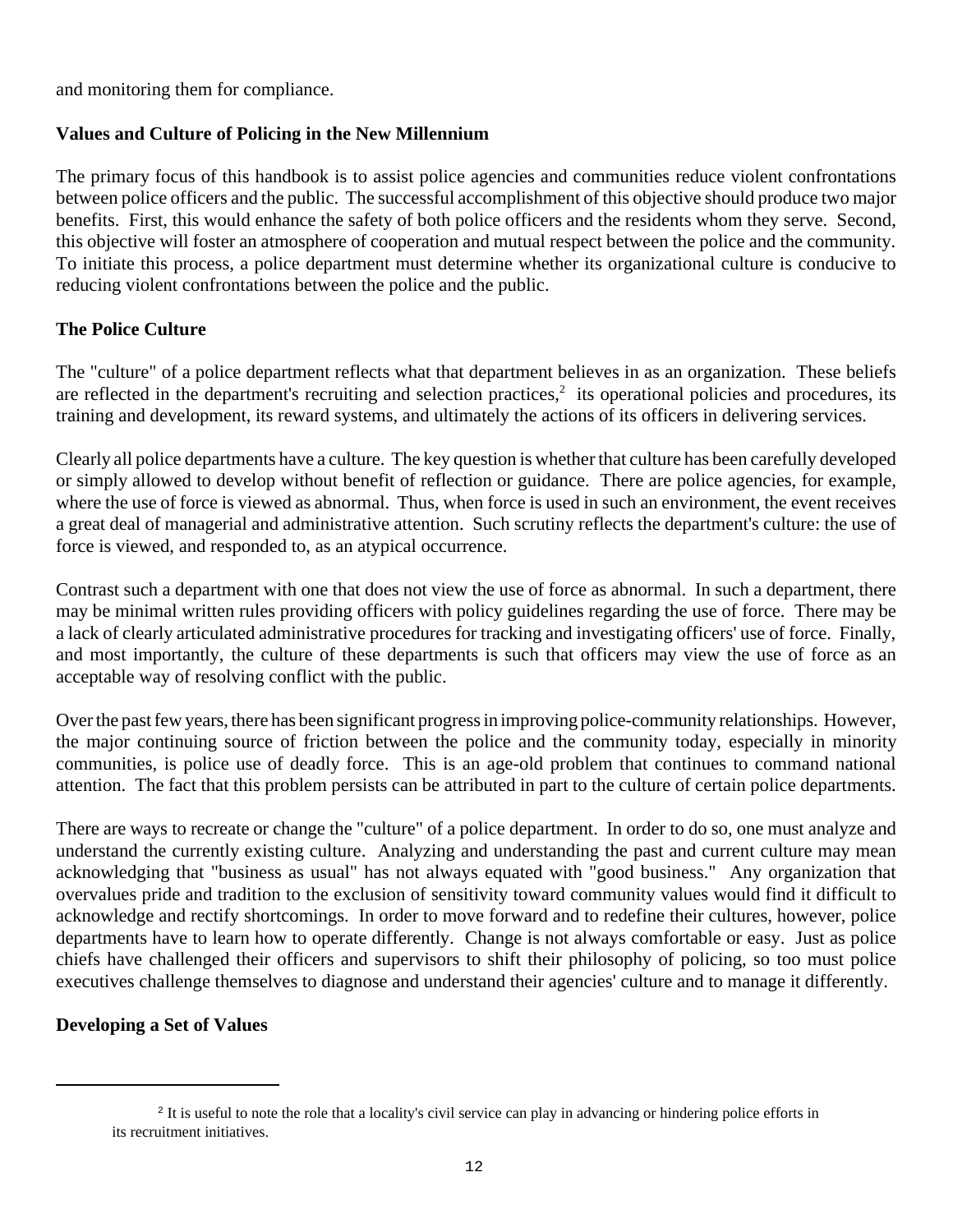The starting point for establishing a departmental culture is to develop and articulate a set of values. Such values serve a variety of purposes, including:

- Setting forth a departmental philosophy of policing;
- Stating in clear terms what a department believes in;
- Articulating in broad terms the goals of the department;
- Reflecting the community's expectations of the department;
- Serving as a basis for developing policies and procedures;
- Establishing the parameters for organizational flexibility;
- Providing the basis for operational strategies;
- Setting the framework for officer performance;
- Establishing the framework for departmental evaluation.

The development of a set of values for a police department does not necessarily entail a lengthy list. Rather, a few values, when taken together, can embody what the department considers to be important. For example, if the department wants to create a service oriented culture, then that desire should be reflected in its set of values. The importance of values is qualitative, not quantitative. Values permeate the department, being reflected in its policy making decisions, written into its rules and procedures, incorporated into its training and providing the foundation for its goals. The values of a department are important because they set the standards for the quality of its performance.

#### **Developing a Mission Statement**

A mission statement describes the fundamental role of an organization in support of its vision; i.e., why it exists; its constancy of purpose, with a single overriding goal statement.

The role of government is to provide a wide variety of community services, including health, education, recreation, library and public safety services. The police department is one of the most important governmental services offered to the community. The mission of a police department should include such activities as: crime prevention; victim assistance; providing for the public's safety; protection of property; and the enforcement of the law.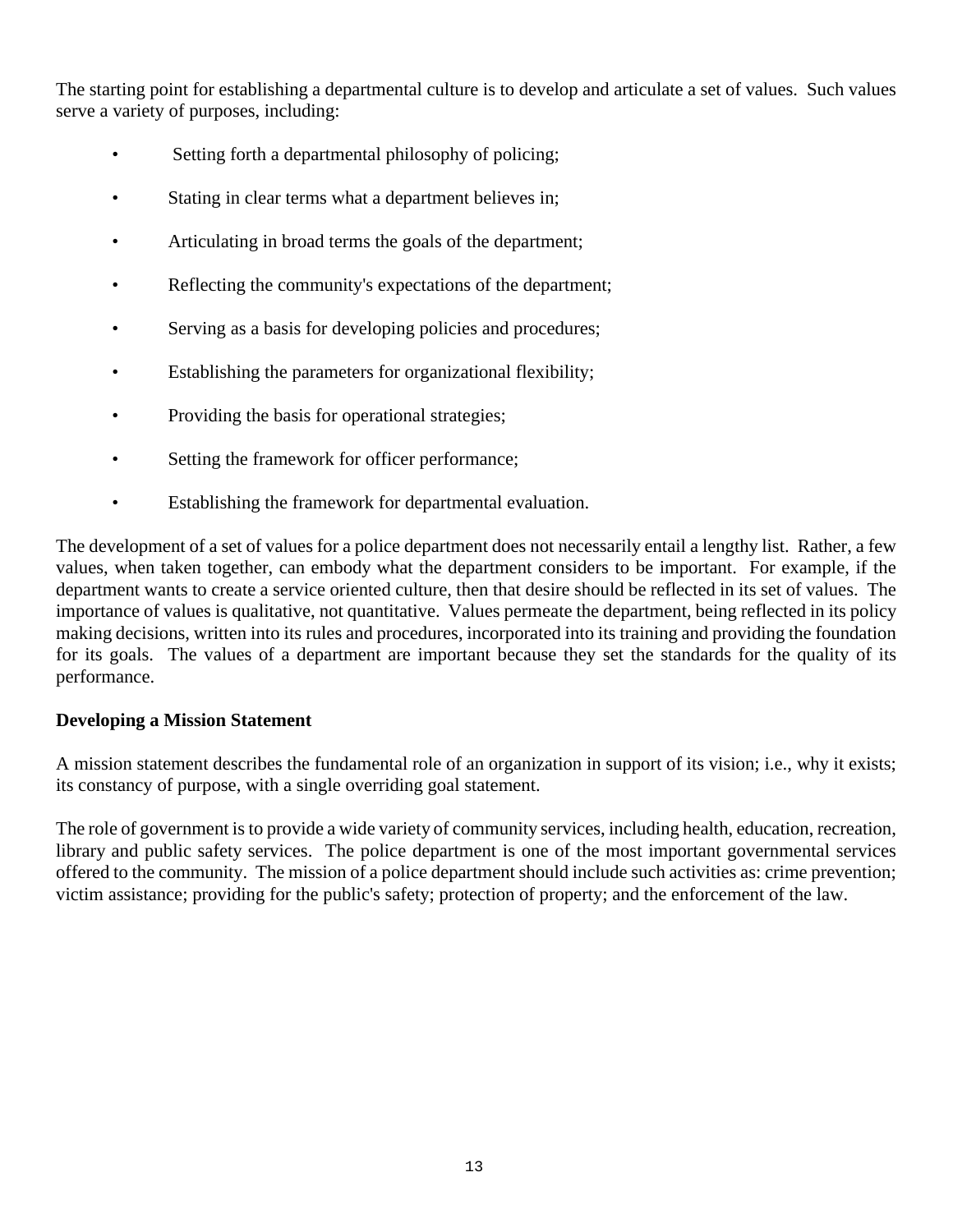# **III. Police Community Bridge Building**

*"In Boston, the department has been engaged in a comprehensive strategic planning process over the past several years. As part of that process, community stakeholders are identified and brought to the table to include their input on developing crime fighting strategies, as well as identifying neighborhood problems. Since 1994, every district station has opened this strategic planning process to supporters and critics of the police department, enabling both to voice their concerns and offer their remedies. Citywide surveys were taken in 1995 and 1997 to measure levels of fear and enable the department to act upon recommendations for better policing voiced by Boston's residents. Among those suggestions was a desire that the department personnel better reflect the neighborhoods they police. A commitment to diversity in recruiting efforts, coupled with special certificationsforlanguages, hasled to a department that is more representative of our various minority residents.* 

*Since 1994, nearly 300 officers have been added to the department, while at the same time complains against officers have declined nearly 50 percent . . . Training, both recruit and in-service, has also emphasized respect and civility while interacting with members of the public . . . Boston's three pronged approach to violent crime (prevention, intervention and enforcement) has led to major decreases in violent crime throughout the city, especially among Boston's youth. A huge part of this success is due to continued education, and open lines of communication between the department and the communities it serves."* 

> **Paul Evans Commissioner of Police Boston, Massachusetts April 9, 1999**

#### **Recruitment and Selection**

Every police department benefits from a work force that reflects the racial-ethnic makeup of the community that it serves, but even the most sincere efforts to recruit minority police officers have sometimes met with only marginal success. Nevertheless, police departments should make every attempt to attain this objective.

Police and Personnel Roles

The police department's minority recruitment program needs to be well-organized and closely coordinated within and outside of the department. Aggressive recruitment at local colleges has proven to be a very effective technique for minority recruitment.

Responsibility for recruitment is sometimes split between a police department recruiting team and the locality's human resources agency (Civil Service), with no attempt to coordinate its efforts with that agency. In addition, personnel agencies have often limited their efforts to posting job announcements on bulletin boards and placing occasional advertisements in newspapers and law enforcement journals, an approach not likely to produce the desired results.

Within the police department, best results occur when responsibility for recruitment efforts are assigned to a specific, high ranking officer. An ideal recruiting team would be diverse in race and gender, reflecting the type of persons a department wants as police officers. Furthermore, the recruitment effort would be more effective if all members are thoroughly trained in the application and selection procedures so they can better assist applicants in preparing for, and complying with, these procedures.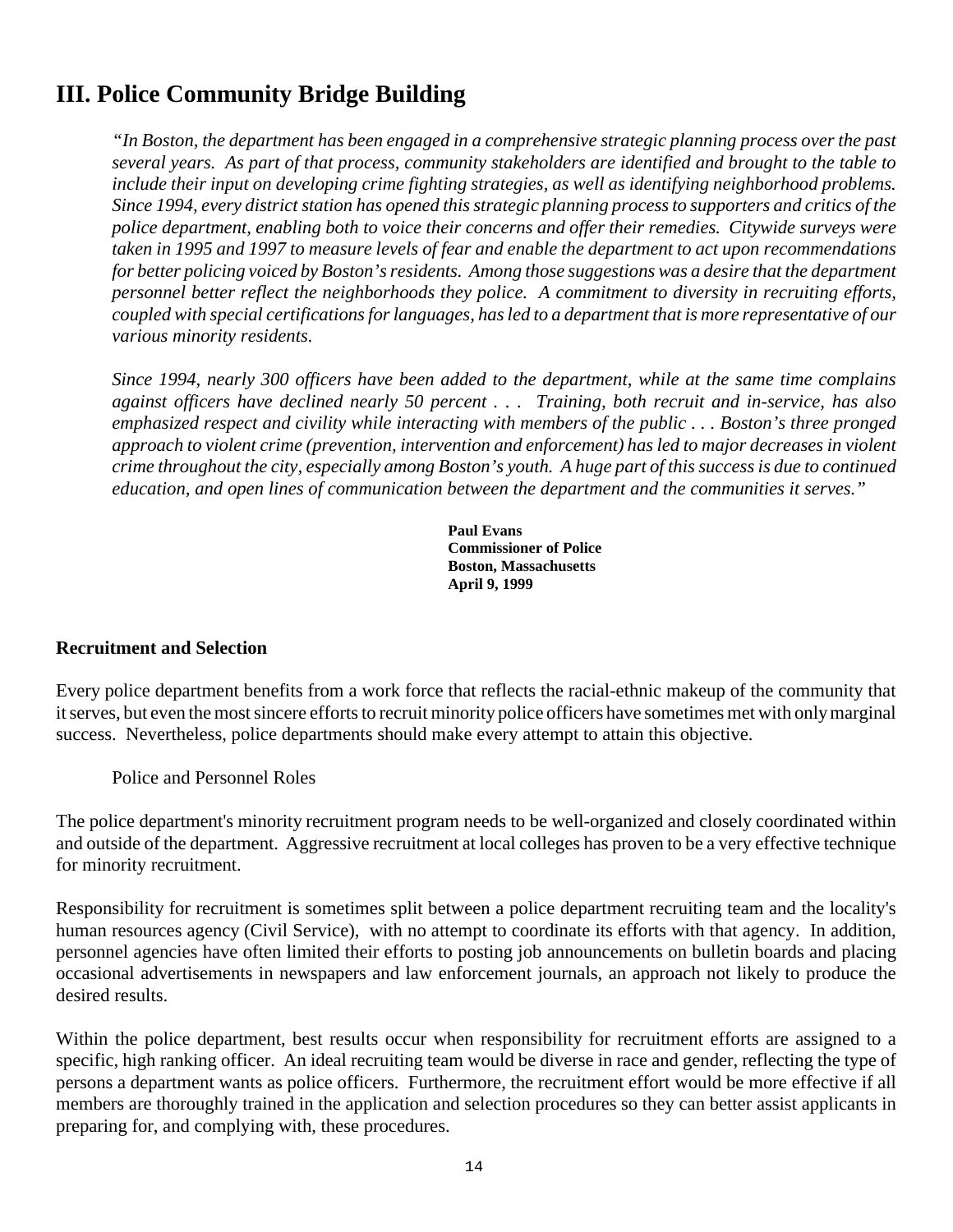Publicity is important too. The department should use all available communications channels, including neighborhood newspapers, public service announcements on radio and television, displaying posters where they are likely to be seen by the largest numbers of minority residents, and announcements at public meetings. In addition, minority community organizations can publicize the recruiting effort through their formal and informal communications channels.

Finally, in its efforts to recruit more minorities, the police department must remove unnecessary obstacles to the application process. For example, application forms are sometimes available only from the city personnel agency or the police department recruiting team. Efforts can be made to distribute the application forms, along with statements of required qualifications, to all police department facilities. These materials would be readily available to anyone who requests them.

# Community Involvement

The police department's recruiting team work includes establishing ongoing relationships community organizations to establish liaison with the community's applicant pool. If there are several interested organizations, they could set up a working group to pursue common objectives, perhaps drawing on the expertise and resources of a local minority police officers' association. If such a local association exists, the community organizations may also explore the possibility of working cooperatively to establish a tutoring program to help applicants prepare for examinations and other aspects of the selection process.

# Outreach to Youth

Each police department must determine the specific components of its minority recruitment program, but a key target group is minority youth. The relationship between a police department and the youth, especially minority youth, is a critical factor for the success of its recruitment efforts. There are several options that a police department may wish to consider in focusing on youth, such as implementing a cadet program or working with community organizations that sponsor youth activities.

# Psychological Testing

The importance of the police function argues for keeping persons emotionally unsuited for the job from entering or remaining in police work. The predictive capacity of psychological tests may be limited, but even if such tests reveal only the most pronounced cases of emotional instability, psychological evaluations serve a purpose. Every police department benefits from the capability to evaluate applicants and officers already in the ranks.

# **Training**

Police training should start with the department's mission statement and the training program should incorporate the values of the department. Training can have a positive impact in addressing negative relations between police and minorities. The department and its officers are best served with training that addresses real life situations and that the tactics being taught have demonstrated their effectiveness in meeting those situations that they are intended to address.

# Community Cultural Diversity

To promote a better of the communities the recruits will be serving, police departments have incorporated human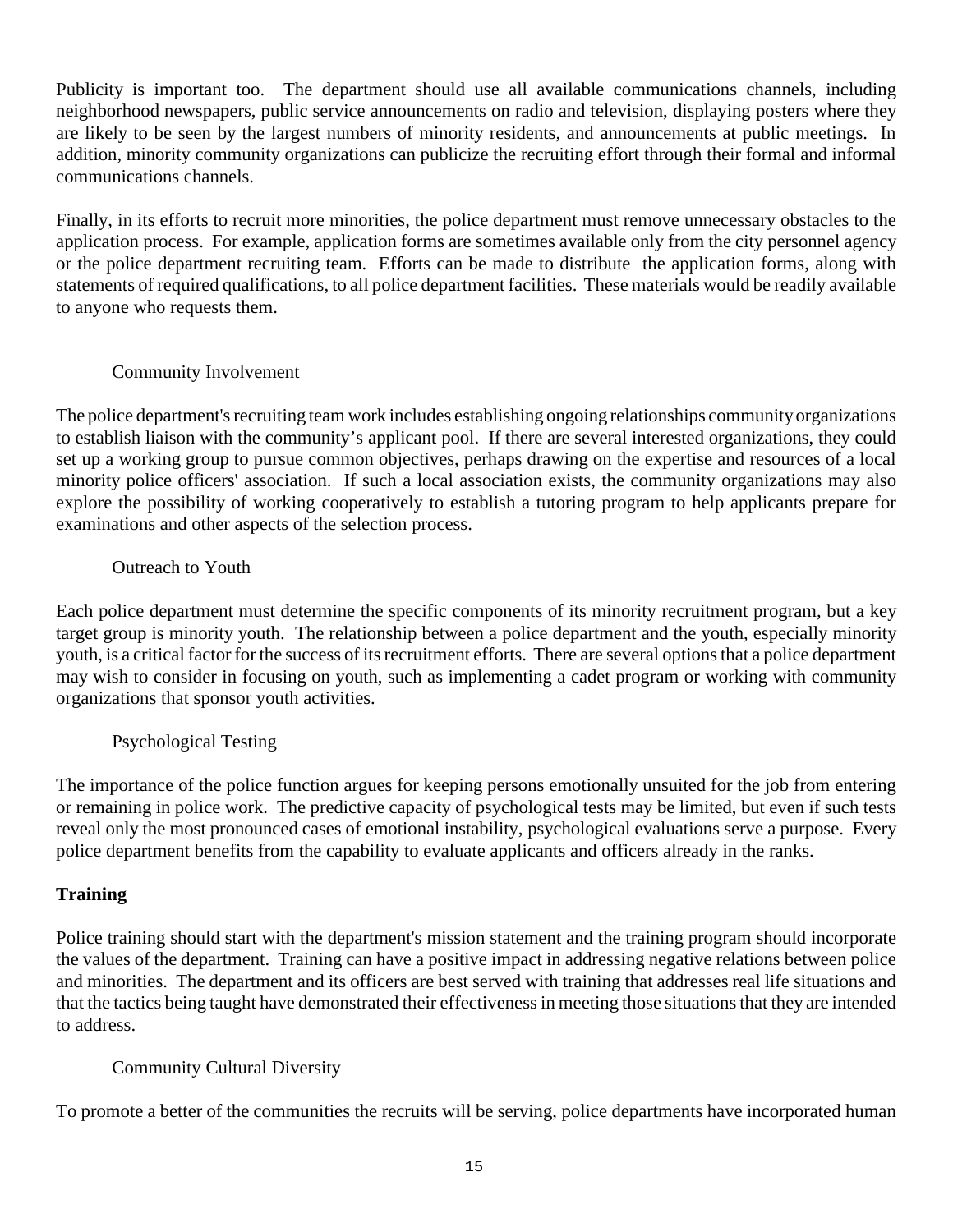relationstraining specificallygeared to understanding the cultural patterns and characteristics ofthese communities. Many veteran police officers talk about difficulties they experienced in minority and immigrant neighborhoods before learning about the ways and mores of the people who lived there. This is an area where the training could benefit by including members of the community in the program.

Aside from the question of content, there is the matter of how much time is devoted to human relations compared to other categories or training. What does it mean, for example, if a department's training academy devotes 75 of 250 hours of recruit training to firearms, but only 10 hours to human relations? While it may not be possible to draw a direct cause and effect inference, such a department may decide to reevaluate its situation, especially if it has been plagued by excessive force controversy and habitually poor relations with the minority community.

# Communication Skills

Language problems may also represent an important training need. Where there are substantial Spanish-speaking populations, or other large language-minority groups, such as Asian refugees, the police department may need to develop a minimum language competency among its officers, at the same time attempt to hire individuals with the requisite language skills.

The objective of any language program would not to make officers fluent in a particular language. That would be impractical within the framework of available time and resources. Rather, the emphasis would be on learning key words likely to come up in police call situations.

# Less than Lethal Tactics

Modern police training includes techniques to use the least amount of force necessary to overcome the subject. Consequently, there is a need to train police officers in the use of non-lethal weaponry. This might include use of such items as pepper spray, rubber bullets, "bean bags," and tasers. Police departments should also provide training in tactics that are useful in averting violence where confrontation is necessary. Some departments, for example, have developed "officer survival," "hostage negotiation," conflict resolution, and verbal skills courses. These courses have been credited with preventing physical conflict and saving the lives of many people, including officers and suspects. Such tactics reinforce the highest departmental priority of preserving life.

# Community Involvement

In addition to involving community representatives in delivering parts of the training program, departments might also want to consider inviting interested residents to observe parts of the training program. This sends a message of police openness to the community and can contribute to breaking down some of the barriers between the police and the community, especially the minority communities.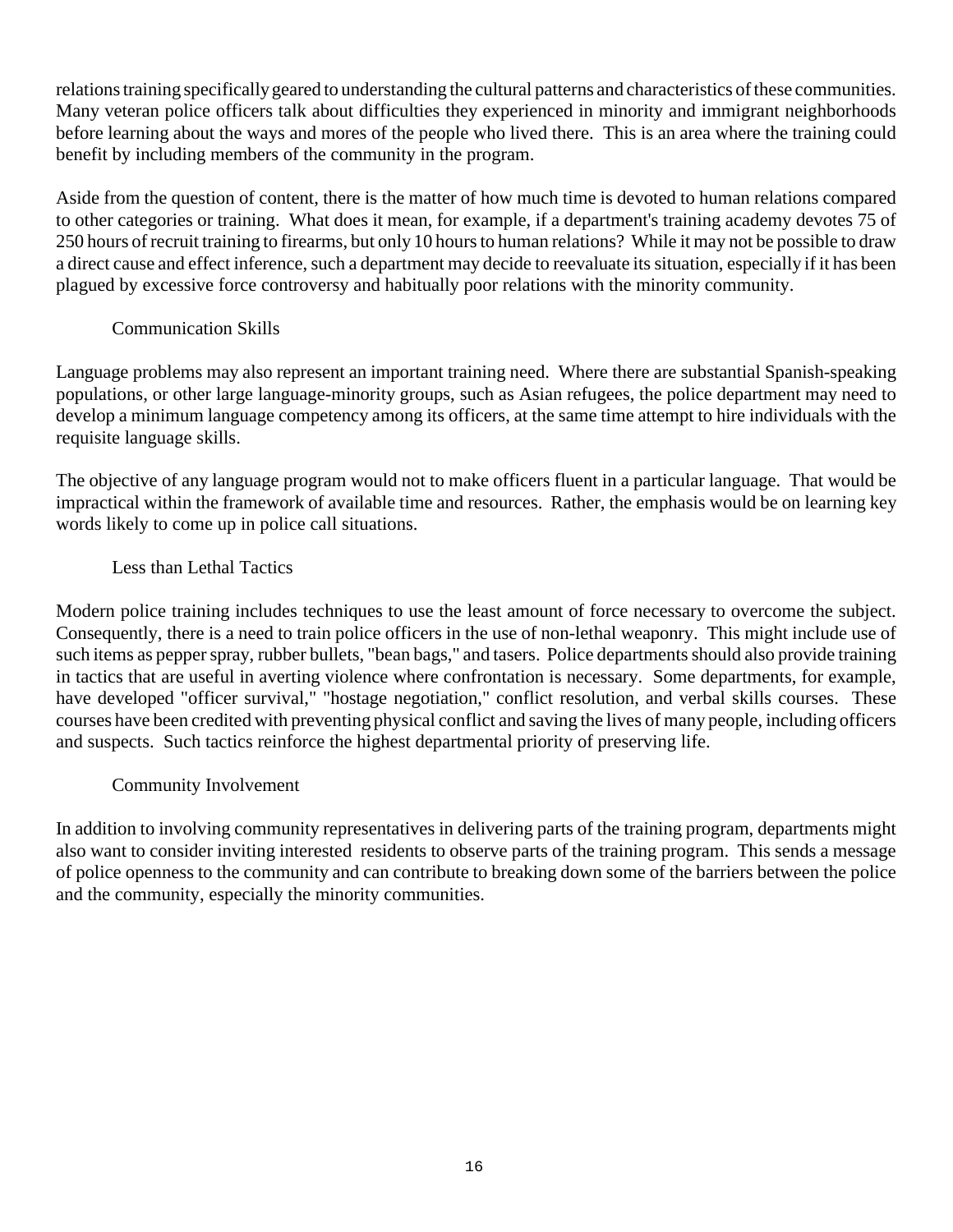# **IV. Policies on Use of Force**

*"Many believe that complaints automatically increase when enforcement increases. Our experience with a focused complaint reduction initiative challenges that belief. Intense officer training must precede aggressive enforcement. Strong supervision reinforced our strict emphasis on courtesy during citizen contacts. Professionalism mandated that the community was clearly informed of our mission to reduce crime; critical community outreach and support must be engendered. Our results are impressive; citizens complaints did not increase, but significantly decreased during a time period when traffic stops, investigative person checks, and arrests increased by 66%."* 

> **John S. Farrell Chief of Police Prince George's County, Maryland February 1999**

*"Similarly, the police must respond to citizen perceptions regarding the police use of force. Although our data tell us its actual use is quite low, we must recognize that citizen fears and perceptions of the police must be taken seriously and dealt with on their own terms, lest they undermine trust and confidence in the police. Ultimately, the greatest guarantee of citizen safety is a relationship with the police based on mutual trust and respect. The greatest guarantee of officer safety is citizen support and approval."* 

> **Edward A. Flynn Chief of Police Arlington County, Virginia April 8, 1999**

The use of force by law enforcement officers is an unusual, but at times necessary, aspect of police officers' arrest and detention of alleged law violators. The absence of the use of force by law enforcement in performing its functions is the norm. Consequently, force is viewed as a necessary, but rare, occurrence.

# **The Legal Use of Deadly Force**

Prior to 1985, a majority of the 50 states had laws that authorized the so-called "any-felony" policy - essentially, that police could use firearms or any other means of deadly force to arrest a person suspected of committing any felony. Some states permitted police officers by law to shoot fleeing persons, including those suspected of such property offenses as check forgery and auto theft. Other states had slightly more restrictive variants on the use of deadly force, limiting its use to persons suspected of having committed "forcible" felonies, such as a robbery. About 12 states had no statute at all on police use of deadly force.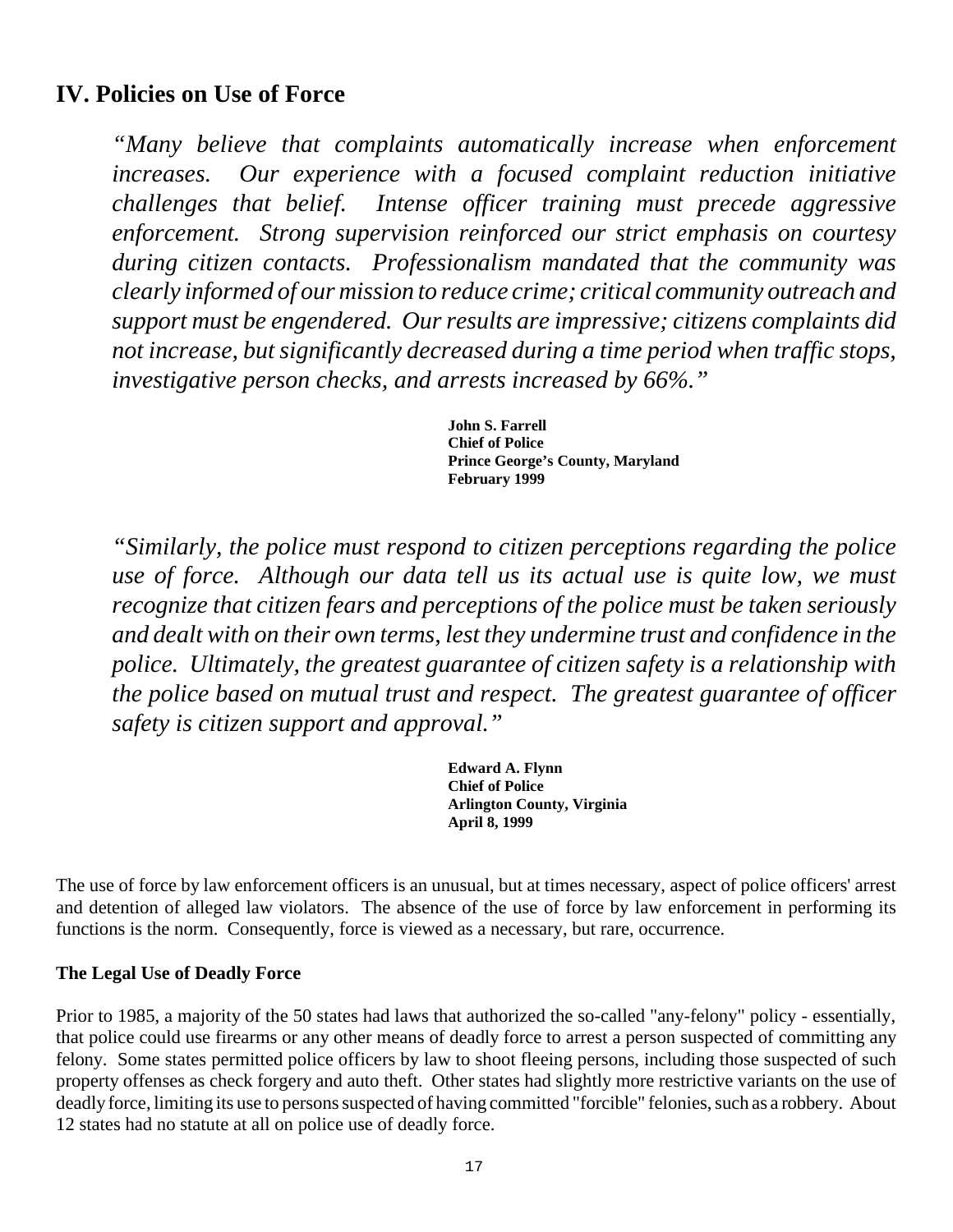In 1985, the U.S. Supreme Court's decision in Tennessee v. Garner (471 U.S. 1) placed restrictions police use of deadly force. The ruled that: "deadly force may not be used unless it is necessary to prevent the escape and the officer has probable cause to believe that the suspect poses a significant threat of death or serious physical injury to the officer or others."

Garner established a key legal parameter on the use of deadly force, but this decision does not resolve all of the issues surrounding the use of deadly force. Police departments still have a substantial responsibility in developing their own policies on the use of deadly force, training their officers in following these policies to carry out their duties, monitoring officer compliance with these policies, and establishing standard operating procedures for investigating all instances involving the use of deadly force.

# **Use of Firearms Policy**

The question of firearms policy is central to the excessive force controversy. Many minority organizations and individuals consider a strict defense-of-life policy an absolute necessity; that is, they argue that an officer should shoot only to protect his life or the life of someone else. Some in the law enforcement community would argue that only minimal restrictions be placed on police discretion to judge when the use of lethal force is necessary, citing concern for the safety of police officers and the public.

The difficulty of determining the optimum firearms policy is described in a 1978 staff memorandum to the Seattle, Washington, City Council, as the Council prepared to enact new policy by ordinance:

> As with many issues, the greatest difficulty public officials may have in dealing with the deadly force issue is that the differences of opinion do not arise from differences in fact, but from differences in basic values. The Council's task is to make an informed judgment tempered by competing interests, as expressed by the police, the community, the American Civil Liberties Union, and other interested groups.<sup>3</sup>

Regardless of state law restrictions on police use of deadly force, police departments retain the option of placing tighter restrictions on their own officers. Moreover, available evidence suggests that the establishment of a policy emphasizing a respect for the sanctity of human life reduces shootings without negative effects on law enforcement or public safety.

A key factor in how police officers use firearms is the attitude of the police chief. If the chief stresses conduct that respects the sanctity of human life, and follows up through close administrative review, line officers will respond accordingly.

The chief must take such a stand because there is little hope of alleviating hostile community relations if minority residents think that the police use deadly force against them indiscriminately. In this matter of deadly force, perception is as every bit as important as reality. If the community perceives that police officers can use deadly force indiscriminately, then that perception can be just as destructive to police/community relations as if that was the reality of the situation.

The critical nature of deadly force strongly suggests that police departments conduct thorough periodic reviews of their firearms policies and make changes, as necessary, to reduce the number of shootings. When

<sup>&</sup>lt;sup>3</sup> Maryann Huhs, "Police Use of Deadly Force," Seattle, Washington, City Council Staff Memorandum, January 16, 1978 (unpublished).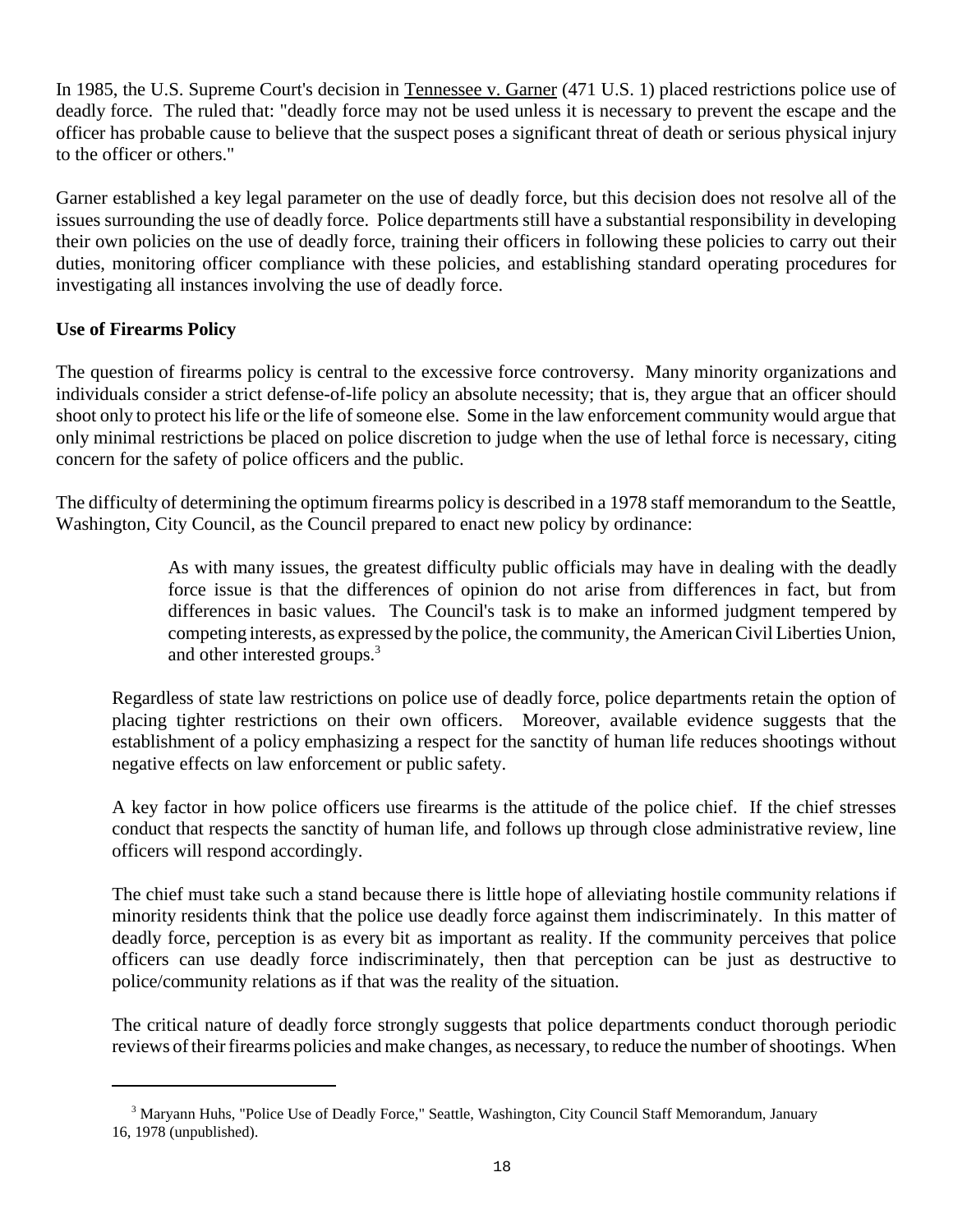police chiefs send the message of their concern over this issue to both the police and the community, officers will know that "the chief means business," and people in the community will not wrongly perceive the chief as uncaring.

## **Less Than Lethal Force**

Providing officers with options for less than lethal force is strongly encouraged. However, the application of any less than lethal force or device should be managed and monitored in the same way as if that force could cause serious injury or even death. There is a need to proceed with caution in establishing the threshold for police use of less than lethal methods or devices when they are introduced into the department. Furthermore, officers should not be allowed to deploy any of these methods until they have been trained in their proper use.

# **Analyzing the Use of Force**

Police departments benefit from a comprehensively review and analysis of each use of force by their officers. The purpose of such review and analysis would be to discern patterns in incidents and/or officer behavior that may have contributed to the use of force. Such analysis could be helpful in improving officer training or in revising departmental policies and procedures. The purpose for this type of review and analysis is to improve police response to occasions that can give rise to the use of force. This type of tracking can also help to identify officers who have a history of complaints, so that the department can take corrective actions with them. This type of review and analysis would be over and above any disciplinary or criminal investigation into officers' use of force.

# **Use of Persuasion**

Persuasion can be an effective instrument in obtaining the suspect's cooperation in the criminal investigation and court processing of the case. There are options available to police officers when they need to arrest someone. Perhaps the most common option is the issuance of a citation for the suspect to appear in court. Such an approach is an effective means of having persons suspected of minor offenses to report voluntarily into custody and thus reducing the potential for the use of force to obtain a suspect's compliance.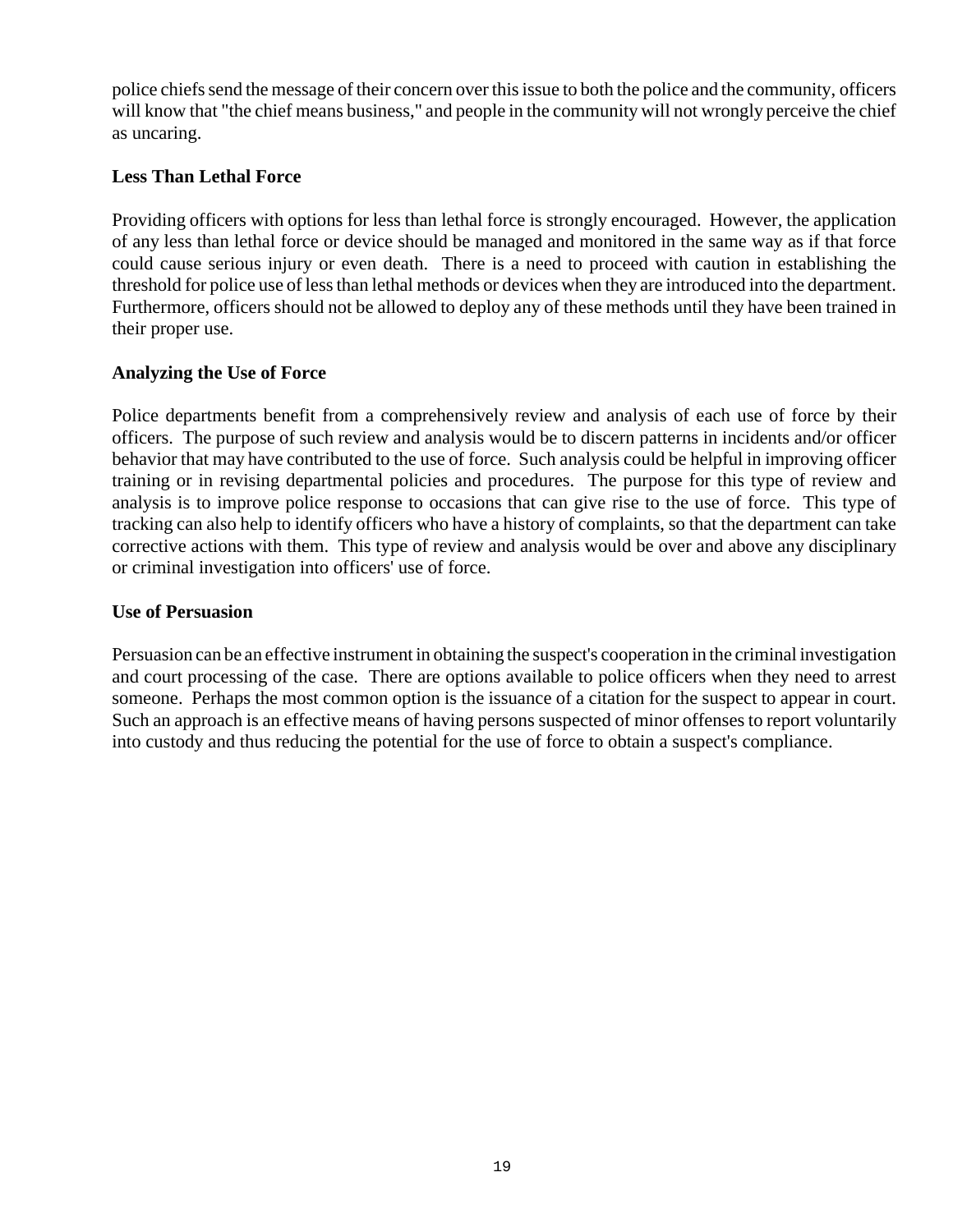# **V. Responding to Civilian Complaints & Excessive Force**

The manner in which a police department responds to civilian complaints establishes a tone in police community relations. If the tone is negative, the community atmosphere can be very hostile when an incident of police use of excessive or lethal force occurs. On the other hand, if the tone is positive, the prospects of preventing any civil unrest arising out of an incident of lethal or excessive force is greatly enhanced. Before examining the issues surrounding the investigation of civilian complaints and incidents of excessive force, there is the need for the public to understand the authority of police officers.

# **Public Education**

Discussion and analysis of previous controversies between the police and minorities have revealed a general need for a better community understanding of the "nuts and bolts" of the police department's mission and responsibilities. Community organizations can contribute to better police-community relations by educating their constituencies about the difficulties confronting officers on the street. No doubt most police departments could be counted on to cooperate with such a campaign.

Citizen academies have been initiated by police departments, providing residents with the opportunity to learn about local law enforcement, while providing community input to the departments about law enforcement issues that exist in their neighborhoods. With greater understanding of the police officer's role and responsibilities, minority members who have encounters with the police may be less likely to react in ways that could have negative consequences, perhaps reducing the number of incidents in which the use of police force ever becomes a factor.

For example, take the situation in which a person, who has done nothing wrong, is suddenly stopped by an officer. He or she may resent it. Consider the position of the officer, however, who is acting because the civilian, or his car, matches a description from a burglary or armed robbery a block away. In most cases, the officer will probably soon discover his mistake and be on his way. However, if the detainee resists physically, the situation could deteriorate and generate a complaint to be filed against the officer. While the police expect the subject to be cooperative in these situations, the public also expects the police to be courteous on such stops.

# **Civilian Complaint Process**

Even the best department will receive complaints. The absence of faith in the legitimacy of the department's complaint procedure has figured prominently in many cities that have been troubled by allegations of excessive force. Police chiefs generally recognize the need for an open honest vehicle for members of the general public to seek the redress of their grievances involving alleged police misconduct. Most chiefs know that when a department conveys to the public that it is open to criticism and to examining allegations of abuse, officers can expect to gain the public's confidence in their policing efforts. The department's complaint procedure should be set forth in writing regardless of the size of the community or the department.

An open complaint process provides the aggrieved person with access to a responsive listener who will carefully record essential details of the allegation, explain pertinent requirements of the procedure, and advise of the options available to the party. The process should be relatively simple for the complainant to activate and should require a minimum of forms. Persons assigned to the complaint intake function should be carefully chosen for their patience, understanding and objectivity.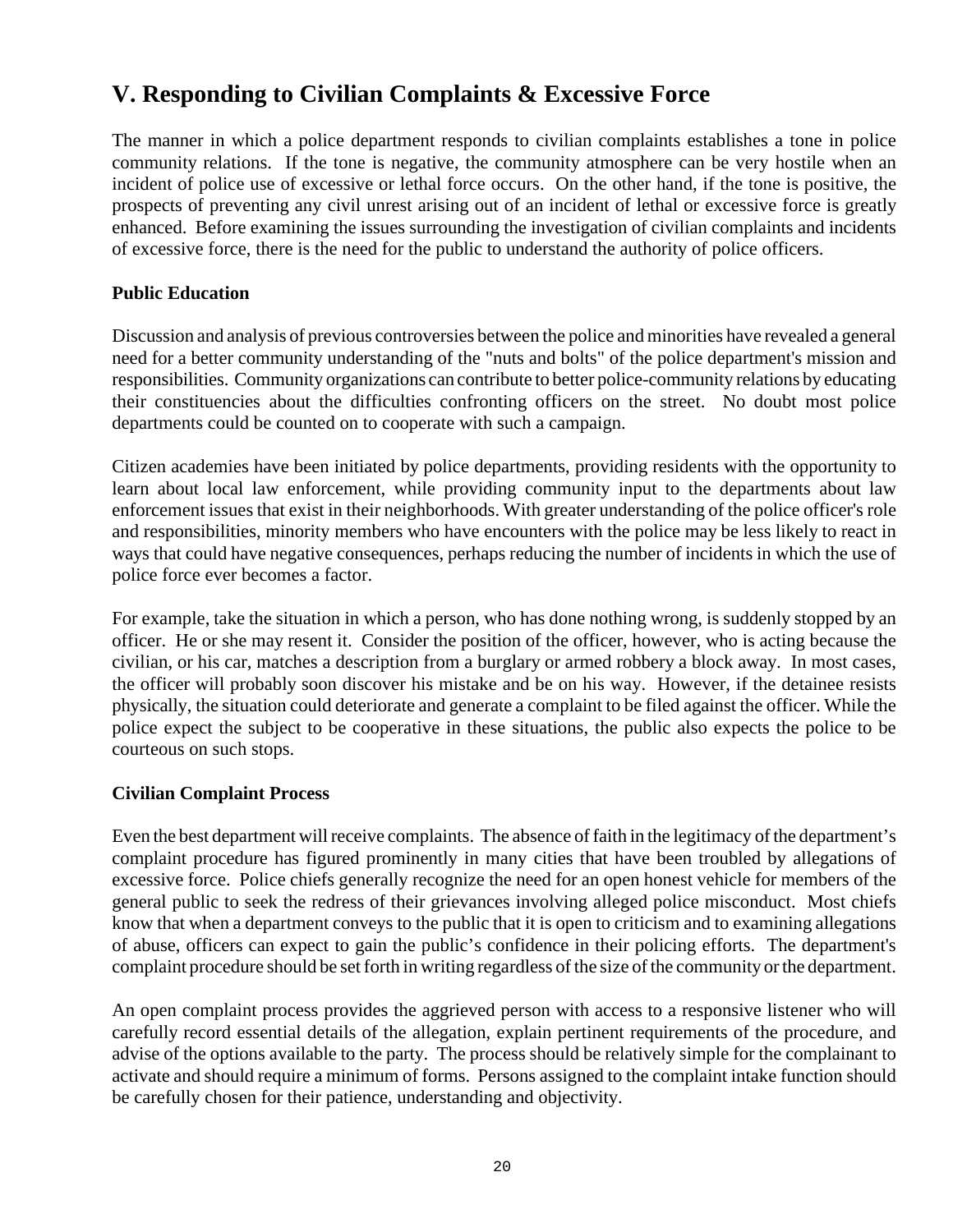The chiefshould also consider whether the office responsible for receiving civilian complaints would benefit from being located away from the headquarters building to a location without any other police units. The public should feel free to file a legitimate complaint without fear of unwanted confrontation with officers who might be hostile to their reason for being there.

While the police carry the major burden in establishing and operating a fair investigatory process for civilian complaints, the public also has responsibilities in this matter as well. Police have voiced frustration over frivolous complaints as well as with the reluctance of complainants to comply with the legitimate requirements of the complaint process, such as the need in some instances to reduce allegations to a sworn statement. Until there is a wider understanding that such requirements are often valid, some residents will continue to blame the police department for an unwillingness to take action when the real problem may be the person's refusal to meet requirements of the process. Community organizations can make dissemination of such information a part of a public education campaign.

# **Internal Affairs**

The majority of American communities have some form of police internal review of complaints against police officers. In small departments, a police officer, possibly a sergeant, will be responsible for receiving and investigating a civilian's complaint of abuse by an officer. Large police departments will have an internal affairs division (IAD) with several officers receiving and investigating civilian complaints of abuse. The chief of police reviews the internal reports and their recommendations. The chief then decides whether any disciplinary action will be taken, including, in the event there was a departmental trial board, acting on its recommendations.

There may be some confusion among community organizations about the purpose of the internal affairs division (IAD)of a police department. The key point to remember is that IAD does not have the responsibility to file criminal charges. That responsibility rests with the local prosecutor. Rather, the IAD investigation determines whether accused officers acted wrongfully and in violation of departmental policy. This is an administrative, not a criminal procedure.

A common criticism of internal affairs units is that someone who files a complaint often never hears anything further about the case. Providing a written response to complainants on all complaints filed is standard operating procedure for most departments. When the investigation is a long one, reports may be necessary at intervals to keep the complainant informed about the status of his or her case. Ultimately, however, each complainant should receive in writing the disposition of the complaint.

Because of such factors as confidentiality of employee records, the full investigative report may not be completely available. Nevertheless, the complainant can be provided with as much of the report as the law permits. At a minimum, however, the police department should inform the complainant whether the complaint was upheld or dismissed, and, if dismissed, why.

# **Civilian Oversight of Complaints**

The availability of a legitimate and sound civilian complaint process offers a means for addressing accusations of police misuse of force in a fair manner. Community members, remembering previously unresolved complaints, may harbor expectations that the police department will discredit and dismiss the immediate complaint. Being without community support in the process at a moment of crisis runs a very high risk for the immediate crisis to escalate.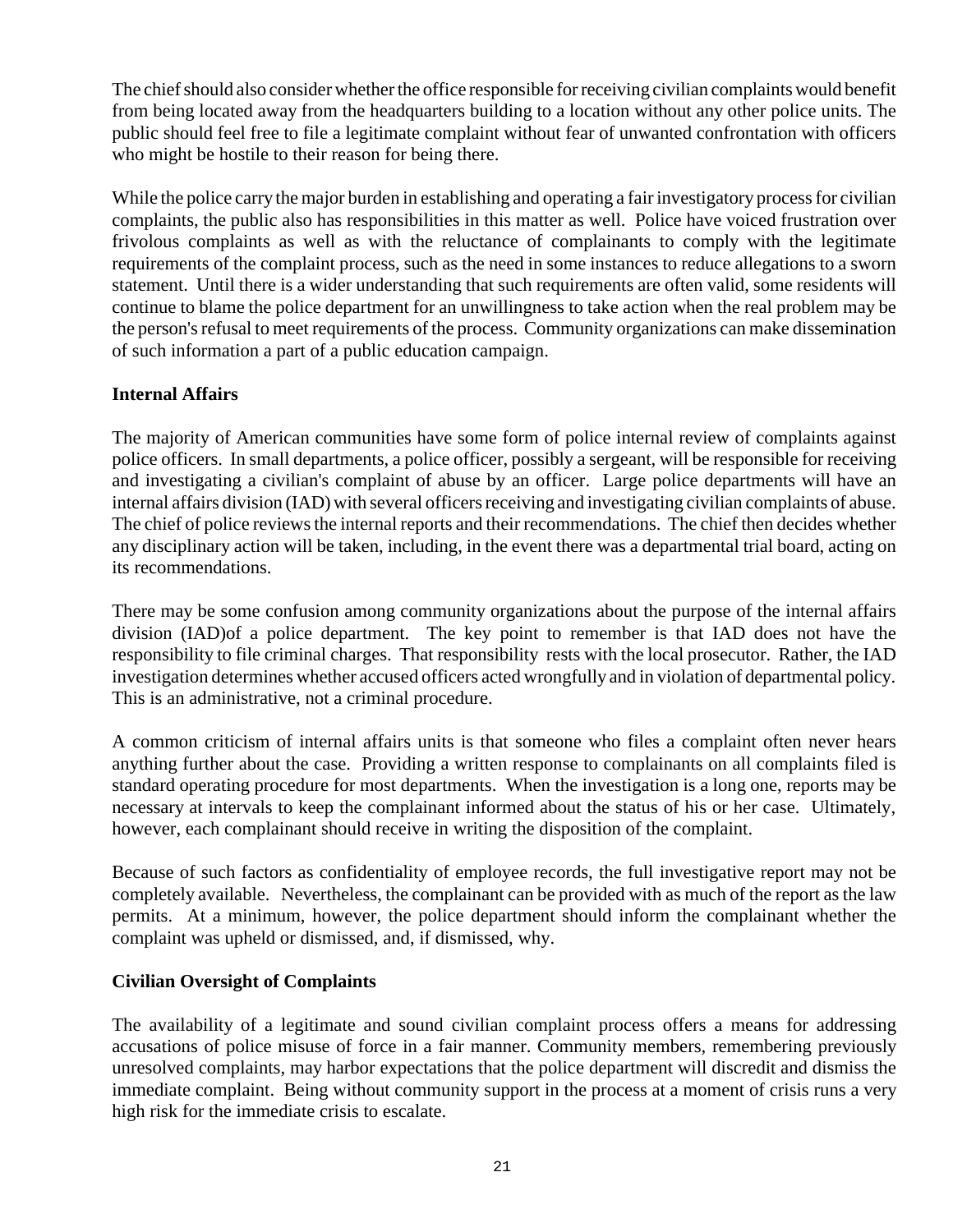In an effort to enhance the credibility of the complaint review process, larger cities, and a few medium sized communities, have chosen to expand the complaint process from being a purely departmental review to one involving civilian input. There are a variety of forms that civilian review can take: from using community representatives to conduct systematic reviews of complaints to identify needed improvements in the internal review process to a hybrid approach that uses a board of review composed of police officers and civilians either to hear and adjudicate the complaint or to select police officers to serve as investigators for an all civilian review board. Each civilian review mechanism reflects that community's judgment of how best to meet the community's needs.

When a community explores the possible approaches for reviewing civilian complaints, the public debate can generate adamant positions for and against civilian involvement in the process. Fortunately, there is a growing body of research and anecdotal information about civilian and police review systems that provide options for addressing a community's concerns.

### **Investigations of the Use of Force**

It is recommended that each use of force by officers be comprehensively reviewed and investigated to determine compliance with law and departmental policy, with appropriate action taken when needed. Determining the facts is critically important to the successful investigation of any police use of lethal or excessive force. There tends to be many units within the department, as well as agencies outside the department, that play a role in gathering the facts surrounding the case. There are also provisions prescribed by state and local laws that can circumscribe the investigative process. Finally, there are multiple audiences that have a stake in finding out what the investigation has uncovered.

#### Fact Collectors

The investigation of a police officer's use of force, especially deadly force, cannot be an ad hoc process. Police departments must have written procedures for identifying the roles and responsibilities of the various supervisors and specialized units that are to be involved in the investigation. These written procedures provide guidelines to supervisors as to their duties and responsibilities at the shooting scene.

For example, the officer's immediate supervisor is generally the first superior officer at the scene. The immediate supervisor is trained in, and given responsibility for, taking such rudimentary actions as protecting the integrity of shooting scene, separating the officer involved in the shooting from any other officers present, securing any weapons that were involved in the incident, etc.

There may be other public agencies, such as the medical examiner, that have to be notified about the incident. Where multi-agency involvement occurs with police shootings, it is advisable to enter into Memoranda of Understanding (MOU's) with the involved agencies, so that roles and responsibilities are delineated before an incident occurs. These MOUs can build community faith in the process and avoids the appearance that the police and the justice system are making up the rules as the investigation progresses.

#### Legal Provisions

Police officers have the same constitutional protections as any other individual; i.e., the right to an attorney, the right to be free of unreasonable searches and seizures, and the right not to self incriminate. The police officer is also an employee who may have protections under the state's labor laws. These laws may limit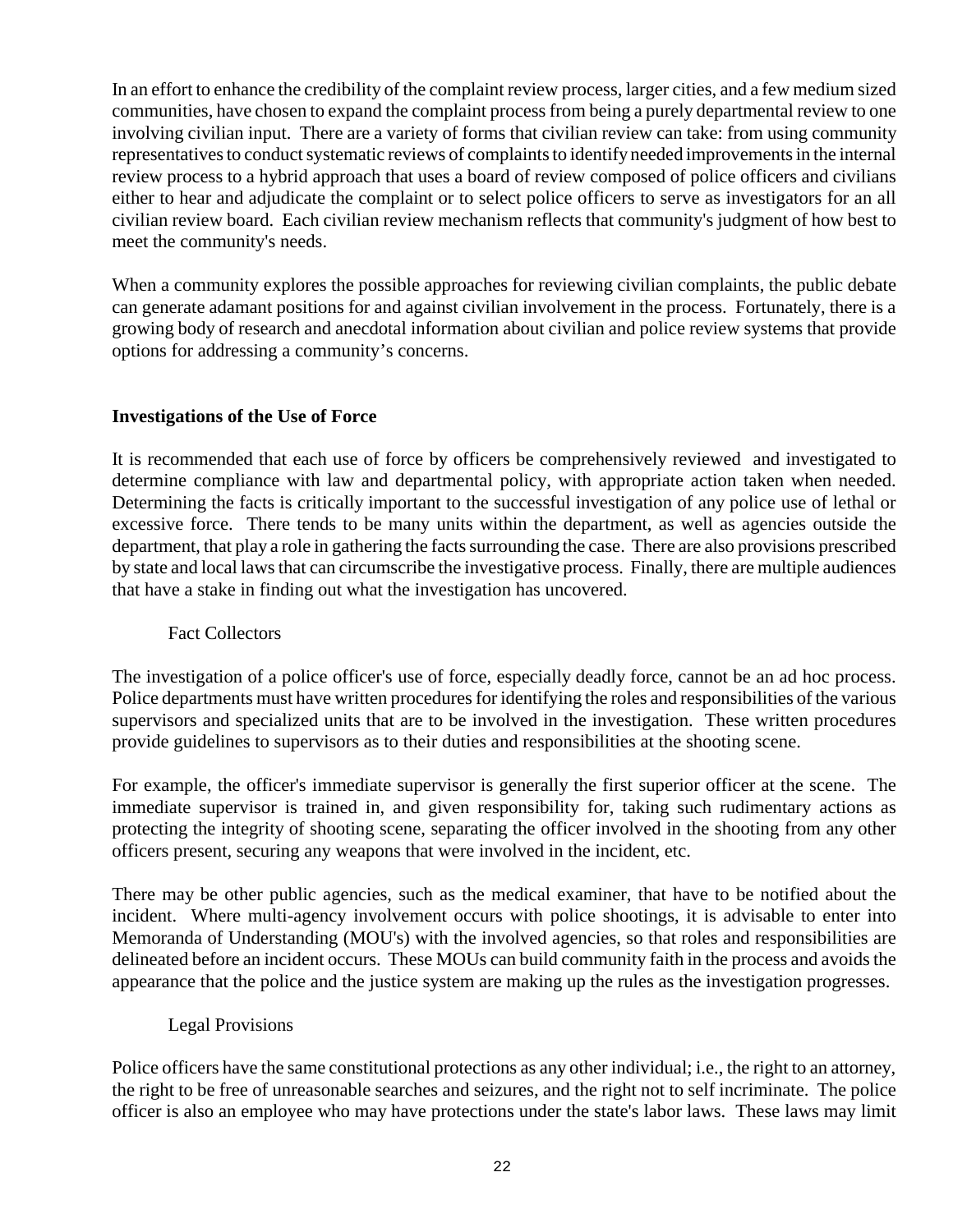the requests that the employer can make of the employee as well as the actions that the employer can take to secure the cooperation of the employee in an investigation.

With investigations of police use of excessive force, especially force that results in a fatality, there may be two distinct investigations occurring simultaneously: one for assessing whether the officer followed departmental policies in the use of force (internal); and another for assessing whether the officer committed any criminal offense (external). The results of an external investigation can be shared with an internal investigation. Information from an internal investigation, on the other hand, can be privileged, and so, may not be shared with the external investigation.

## Agency and Justice Audiences

There are multiple parties that have an interest in the information generated at the scene both within the police department and outside of the department. Within the police department, chiefs need to know the facts so that they can brief local officials, the community and the media. In addition, the unit responsible for investigating the shooting needs the facts to undertake its investigation to determine whether any wrongdoing or violation of departmental policies has occurred. Other units, such as the training division, may also need the facts of the shooting in order to identify issues that might be addressed in recruit or inservice training.

Outside of the police department, there are other criminal justice agencies that have an interest in knowing the facts of the shooting, most notably the prosecutor. Generally the prosecution will involve only the local district attorney, but in some cases there may be a need to coordinate with state and/or federal prosecutors.

## Public Information

There is a tension between informing the public about an incident and getting the facts on that incident. The release of incorrect information, however, can severely undercut the credibility of the police department. The department should have procedures for identifying who can make public statements, along with procedures for verifying information before it is released to the public.

Silence on certain aspects of the investigation may be viewed as stonewalling, when in fact, the department simply does not yet have the information. The department that is prepared to explain why certain information is not yet available, but makes assurances that when it does materialize, it will be disseminated to the extent permitted by law, will be regarded as responsive to the community's concerns.

Departments might wish to consider establishing some protocols on information dissemination. For example, there could be a meeting within the first 24 hours that would focus on where the department and other agencies are at with the investigation and what processes are in play. Another meeting could then be scheduled within a couple of days of the incident that would be more formal and would share what facts are known about the incident. From then on, meetings would be held on an as needed basis up to the report of the formal findings of fact from the inquest. Processes such as this can counteract negative community perceptions of the police trying to hide information.

#### Community's Role

Minority community organizations have an important role in assuring police integrity and accountability. They can assist police in gathering the facts from all sides of the incident, and monitoring the investigation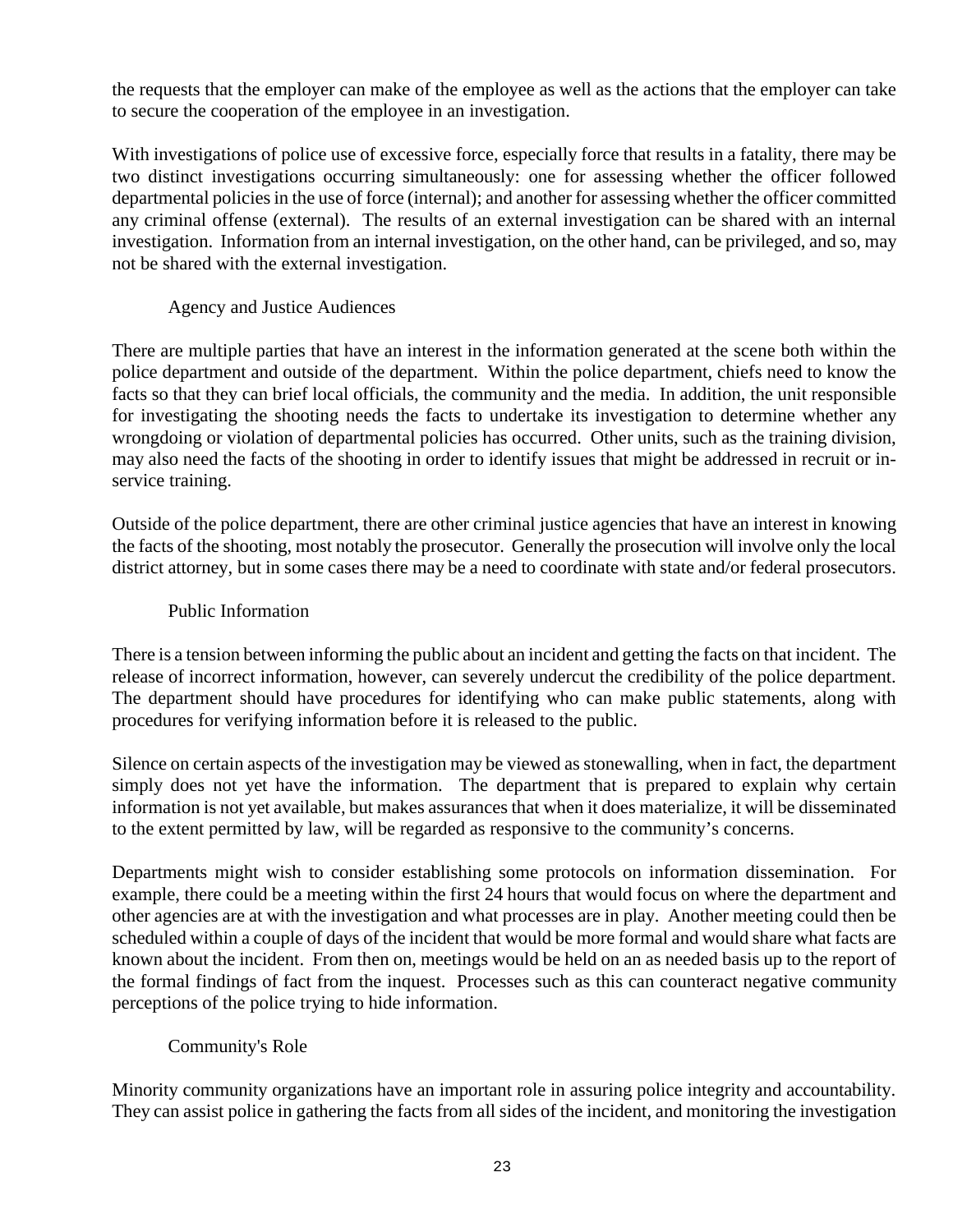process. If there is dissatisfaction with this fact finding process, there are still other options to pursue.

The police claim that community groups often want answers before there has been an opportunity to make even a preliminary investigation of the situation. The police believe that minority community organizations at times "go public" with their allegations after a questionable incident before getting the facts. Some police chiefs feel that once a public attack has been made on the police, the damage to their department has been done - even if subsequent information shows conclusively that the allegations were groundless.

When a controversial police-minority incident occurs, a community organization's response should focus on feasible solutions to the problems that gave rise to the incident. Too often a confrontational approach is taken that involves premature demands or impractical remedies, i.e., calling for the immediate indictment of the officer involved in the incident or the immediate firing of the police chief before the facts are known.

A more positive approach might be to try and identify the sequence of events where decisions have been made by the police, prosecutors, or other parties involved in the investigative process. The purpose of this monitoring is to identify actions that were right or wrong - from the minority community's perspective - and to problem-solve solutions that will remedy bad decisions and prevent future problems. The advantage of this approach is that it could give the police department practical resolutions which can be implemented.

### **Preventing Civil Disorder**

### Flash points

Whenever an incident of excessive police force occurs, especially one involving the loss of life of a minority individual, a potential for civil disorder or unrest exists. The incident itself, and the events that follow, form a continuum of potential flash points or triggering incidents that may lead to civil unrest or disorder. The Community Relations Service (CRS) definition of a flash point or triggering incident is a tensionheightening event that catalyzes discontent and turns it into civil disorder.

An incident of police use of excessive force and the subsequent events can contain the following major potential flash points, each of which may be discrete or overlap with one another:

- The incident itself
- The investigation of the incident
- The community reaction to the incident
- The announcement of the results of the investigation
- The announcement of court decision(s)/jury verdict
- New incidents or grievances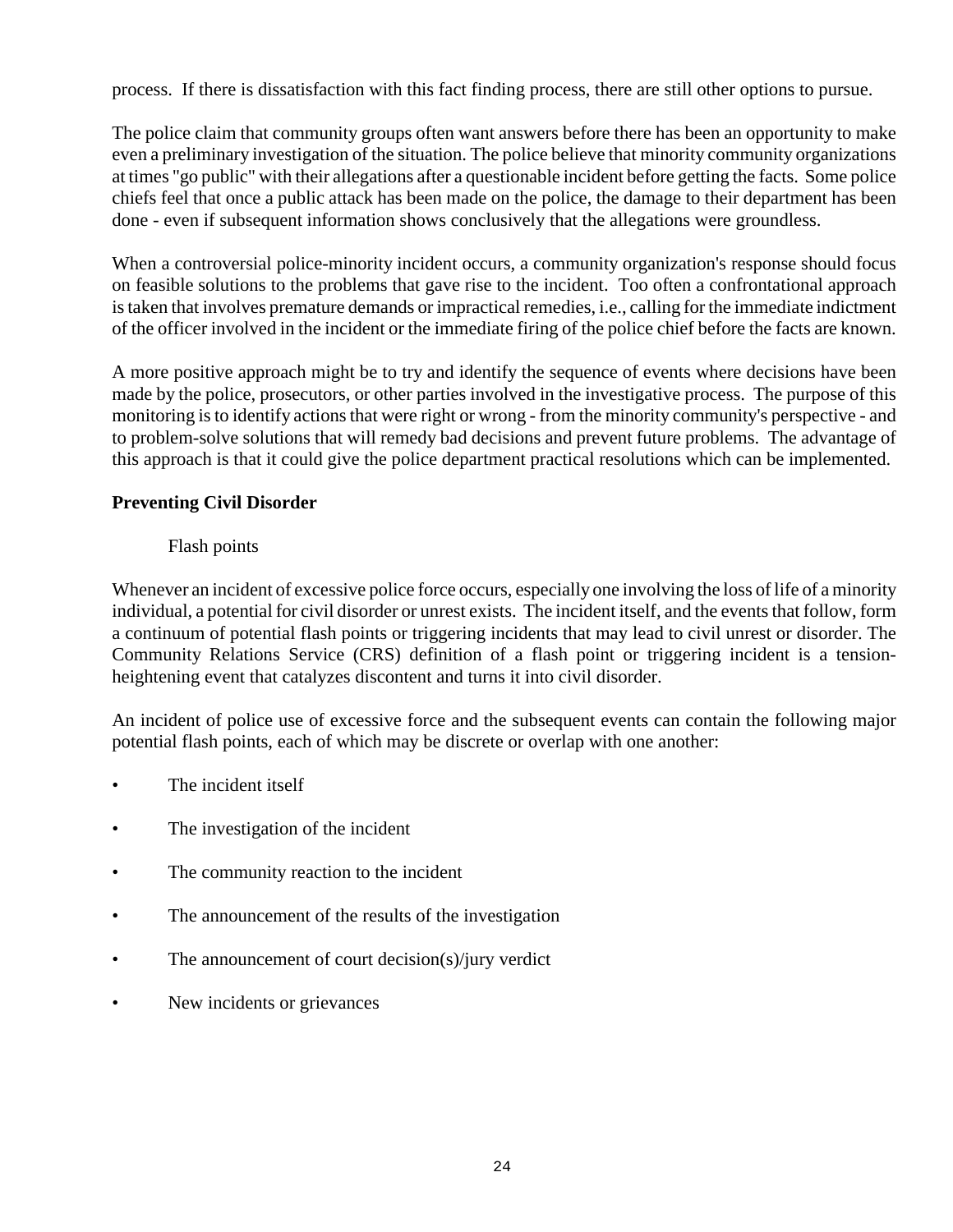There are several variables that influence the reaction to an incident of excessive use of police force by the public, especially the affected minority community. Among the factors impacting the level of public discontent and anger are:

- preexisting conditions -- the overall quality of race relations in the community, especially policecommunity relations;
- nature of the incident itself -- the type and nature of force used, especially whether it was deadly or excessively brutal;
- the circumstances surrounding the incident, including the age and mental condition of the victim and the reaction of witnesses;
- concurrent police action -- the actions of the other police officers at the scene and the action taken, or statements made by officers and the police chief;
- media reporting--how the media portray the incident;
- city leadership action--what the mayor and other leaders say or do; and
- initial community response--whether there is an immediate community reaction and escalating racial tensions.

## Techniques and Strategies

In instances where civil disorder has occurred, is occurring, or may occur, police managers and other authorities are continually seeking ways in which to reduce the violence or disorder, contain and manage it, or prevent it. As with other aspects of law enforcement, the law enforcement response is most effective when the police form a partnership with the community.

One of the principles governing law enforcement response to civil disorders is its continuous seeking to avert or reduce the violence by bringing the issues underlying the violence into a negotiation or other nonviolent process for resolution. A corollary to this is that negotiations to end the violence continues, even if the initial efforts fail and law enforcement is using force and arrest to control the civil disorder. Community leaders and groups can play an essential role in this negotiation process that seeks to avert or reduce violence.

The International Association of Chiefs of Police recommends several steps a police department can take in such matters as an excessive force incident. Among these steps are:

- Arrange for community leaders to accompany police on patrol in their neighborhoods in order to interact with residents, letting the community know that the police care about community concerns;
- Arrange for precinct commanders to meet with elected local officials, advise them of the potential for violence, and request their assistance in keeping their areas calm;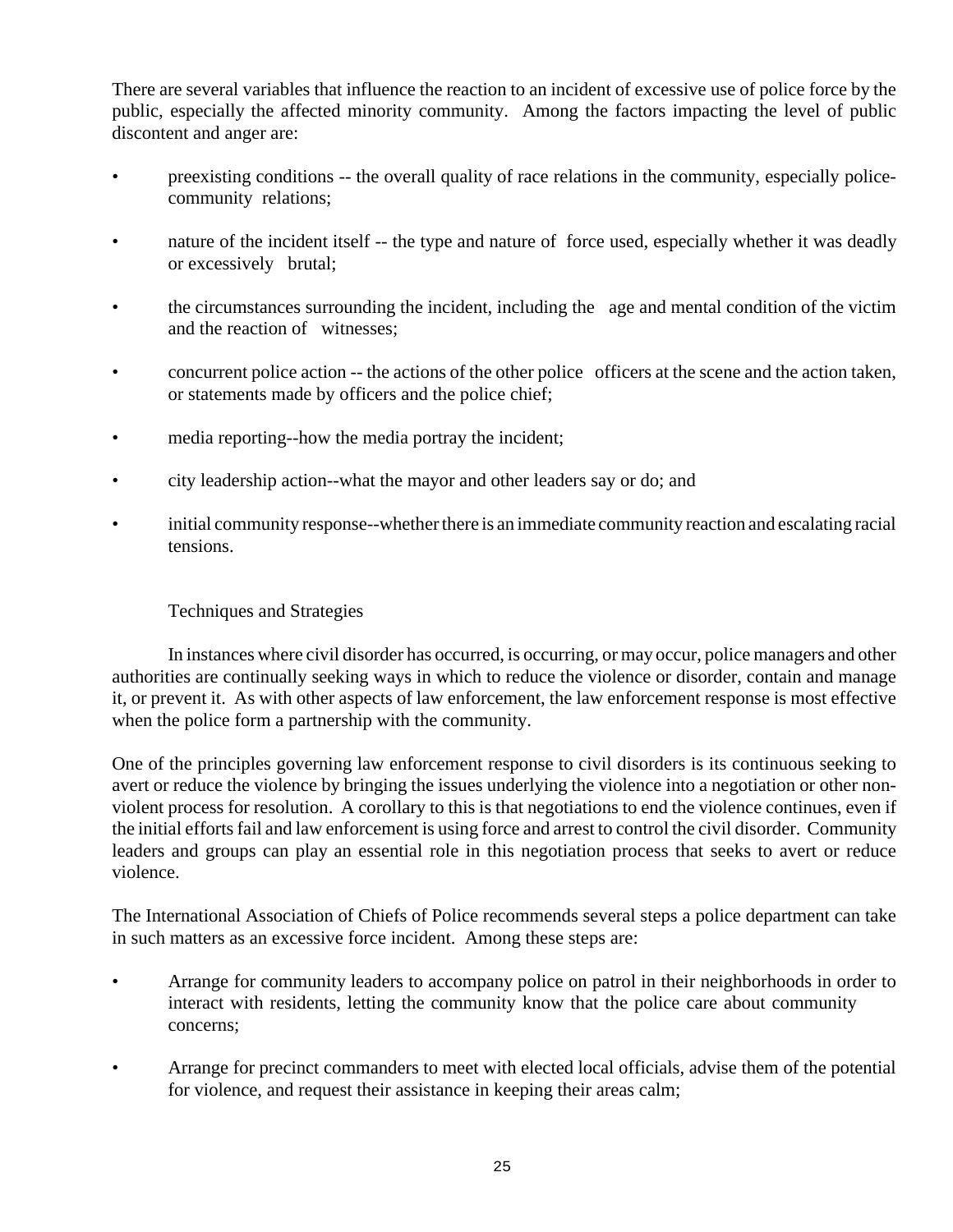- Arrange for representatives of the Mayor's office and the police department to contact community and religious leaders, requesting these leaders to talk with their constituents to maintain peace and calm;
- Request government officials to walk the streets with community leaders and police to talk to residents about their concerns;
- When demonstrations or marches are planned, arrange for authorities to meet with organizers to establish ground rules; when these are agreed upon, the police should offer to provide security and facilitate the orderly conduct of the demonstration.

It is advisable for law enforcement agencies to contact any person or group desiring to organize and conduct a public demonstration and/or meeting regarding alleged verbal, physical abuse or discrimination by police officers in order to inform them of the avenues available to them for the review and investigation of such complaints.

If community groups desire to organize or conduct public demonstrations after having been informed of the available options of addressing those complaints, the police agencymaintains open communication with the community by offering its complete assistance in developing a time, place and manner of conducting a peaceful demonstration. The agency should also offer items as speaking platforms, public address systems, barricades and traffic control.

Whenever possible, the police agency can offer advice to the march organizers on how to avoid flash points, such as routes of travel that might unnecessarily bring divergent groups into close physical contact. The demonstrating groups should also be advised to set up a plan to handle, in a legal and peaceful manner, the disruption of the event by non-group participants.

Sometimes a confrontation is impossible to avoid, but a police department may save itself a lot of potential problems if officers are trained in techniques to maintain or restore control over large groups without exacerbating the situation. In addition, contingency planning is a fundamental part of the department's operations. Regardless of size, a department will be better off if it has considered in advance how it will respond to civil disturbances rather than trying to organize its response in the heat of the moment.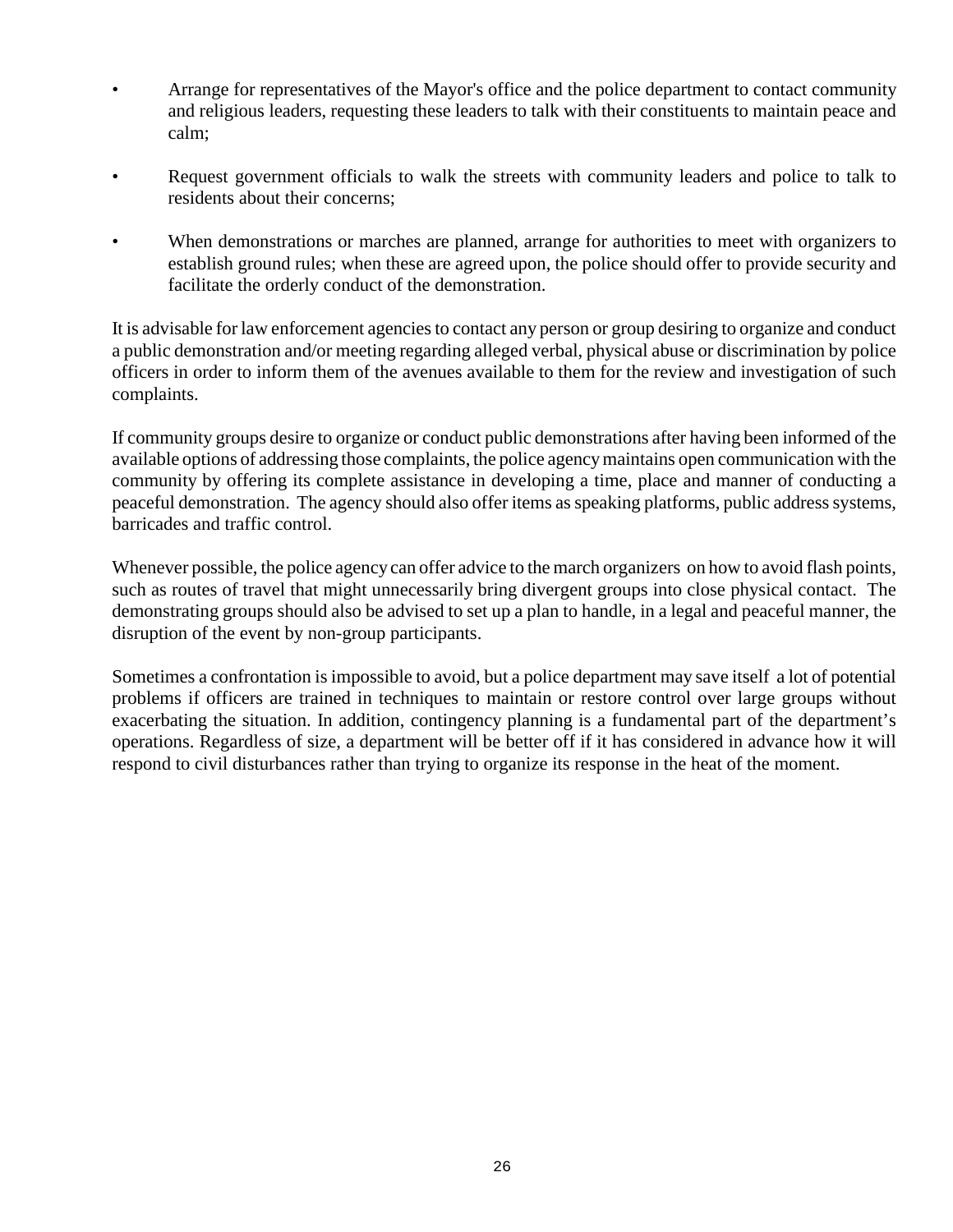# **CRS Customer Service Standards**

Our goal is to provide sensitive and effective conflict prevention and resolution services. CRS will meet the following standards:

- We will clearly explain the process that CRS uses to address racial and ethnic conflicts and our role in that process.
- We will provide opportunities for all parties involved to contribute to and work toward a solution to the racial or ethnic conflict.
- < If you are a participant in a CRS training session or conference, you will receive timely and useful information and materials that will assist you in preventing or minimizing racial and ethnic tensions.
- $\blacktriangleright$  We will be prepared to respond to major racial or ethnic crisis situations within 24 hours from the time when your community notifies CRS or CRS becomes aware of the crisis.
- $\blacktriangleright$  In non-crisis situations, we will contact you within three days of when your community notifies CRS or when CRS becomes aware of the situation to discuss your request for CRS services.

(August 2001)